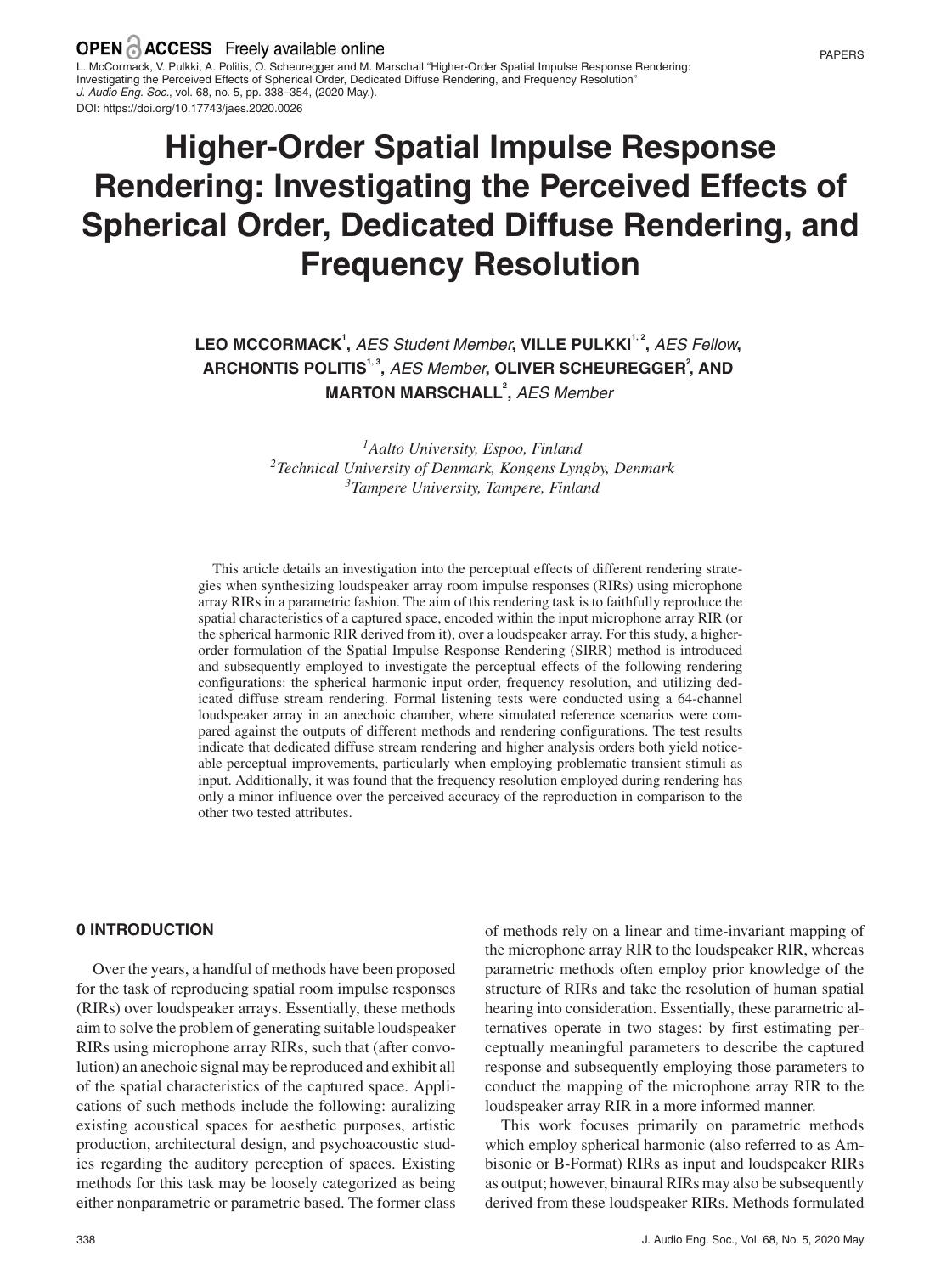in the spherical harmonic domain (SHD) are of particular interest, as the microphone array specifications are largely abstracted away from the algorithms that employ them. This permits the use of arbitrary 3D microphone arrays, provided suitable spatial encoding is first conducted [1]. This important trait bestows a degree of flexibility not found with algorithms that rely on specific types of microphone arrays with known specifications. Furthermore, spherical harmonic components are trivial to synthesize, and many commercially available spherical microphone arrays have been designed specifically for the task of obtaining them. Note that spherical arrays are generally the favored array format for spherical harmonic acquisition due to their uniform full spherical "field of view" (capturing the reflections and reverberation equally from all directions) and are therefore particularly prevalent in the field of room acoustics research.

## **0.1 Motivation for This Study**

There are a vast number of possibilities for reproducing spatial RIRs in a parametric fashion. However, there has not yet been a systematic evaluation of the perceived effects of different design choices. The authors of the Spatial Decomposition Method (SDM) [2] claim that it is able to produce authentic reproductions by employing broad-band direction of arrival (DoA) analysis in narrow temporal windows and assigning the pressure signal to the loudspeaker setup accordingly, whereas the Spatial Impulse Response Rendering (SIRR) method [3, 4] estimates the DoA in frequency bands and conducts separate processing for the diffuse and nondiffuse components that comprise the input sound-field. Therefore, the first aim of this study was to quantify the effects of these design choices through formal listening tests, namely the effects of increasing **frequency resolution** and the effect of **dedicated diffuse stream rendering**.

Furthermore, since higher-order parametric processing has been shown to be advantageous for complex acoustic scenarios when using spherical harmonic *signals* as input [5–7], it is assumed that similar higher-order processing would also be beneficial for spatial RIRs. Therefore, a new higher-order formulation of the SIRR method is also presented in this article; and thus, an additional aim of this study was to ascertain the perceived effects of increasing the **spherical harmonic input order** when using this expanded formulation.

## **0.2 Organization of the Article**

This article begins with background information regarding existing methods for generating loudspeaker RIRs using spherical harmonic RIRs as input. Sec. 2 describes the reformulated SIRR method, which can accommodate higher-order spherical harmonic RIRs as input and features an anisotropic diffuse stream rendering approach. The listening test environment and room simulation tools, used to synthesize the reference scenarios, are then described in Sec. 3. This is followed by informal observations in Sec. 4, regarding the perceived differences between the different parametric rendering strategies. Formal listening tests are then described in Sec. 5, where the effects of the following were investigated: increasing the spherical harmonic input order, increasing the frequency resolution, and the use of dedicated diffuse stream rendering. The reformulated SIRR method (with different rendering configurations) and the first-order spherical harmonic variant of SDM [8] were employed for this task. Discussions pertaining to these formal listening test results are then presented in Sec. 6, and the article is concluded in Sec. 7.

## **1 BACKGROUND**

In the most basic scenario in communication acoustics, a directional source emits sound into a space, and this sound subsequently arrives at the listening position via multiple travelling pathways. Upon studying the room impulse response (RIR) of this acoustical chain, a number of peaks are typically observable in the early part of the response, with each peak corresponding to an individual reflection from surfaces within the space. Over time, the number of reflections arriving at the listening position grows exponentially, and many succumb to diffraction effects caused by edges and diffusion effects caused by rough surfaces. This late part of the impulse response often resembles, and may also be modeled in practice as, exponentially decaying noise [9]. As these sound components arrive at the listening position, the listener is typically able to perceive certain spatial attributes related to their surroundings, namely the direction of first arrival, the directions of prominent reflections (not fused by the precedence effect), the distance of the source, and the directional energy distribution of reverberation  $[10-12]$ .

However, in order to capture the spatial attributes of a space, the sound-field pressure must be sampled at multiple positions. In practice, a microphone array is employed for this task, and thus, the necessary spatial information is encapsulated within the microphone array RIR or the spherical harmonic RIR derived from it. A reproduction method is then responsible for synthesizing a suitable loudspeaker RIR using this input. The primary design philosophy is arranged so that, after convolving with this loudspeaker RIR, an anechoic source may be reproduced over the target loudspeaker array and exhibit all of the spatial attributes of the measured space. In the ideal case, the original 3D sound-field captured in the measured space should be exactly reproduced at the listening position. However, due to practical limitations, a perceptually authentic rendition of the captured response is often the most realistic goal of any reproduction method. Naturally, the listening room should also be as anechoic as possible, or the reproduced response should be experienced over headphones, in order to avoid conflicting spatial cues between the reproduced space and the physical space surrounding the listener. Note that during reproduction, the convolved stimuli will also exhibit the same directivity characteristics of the excitation source used to measure the spatial RIR.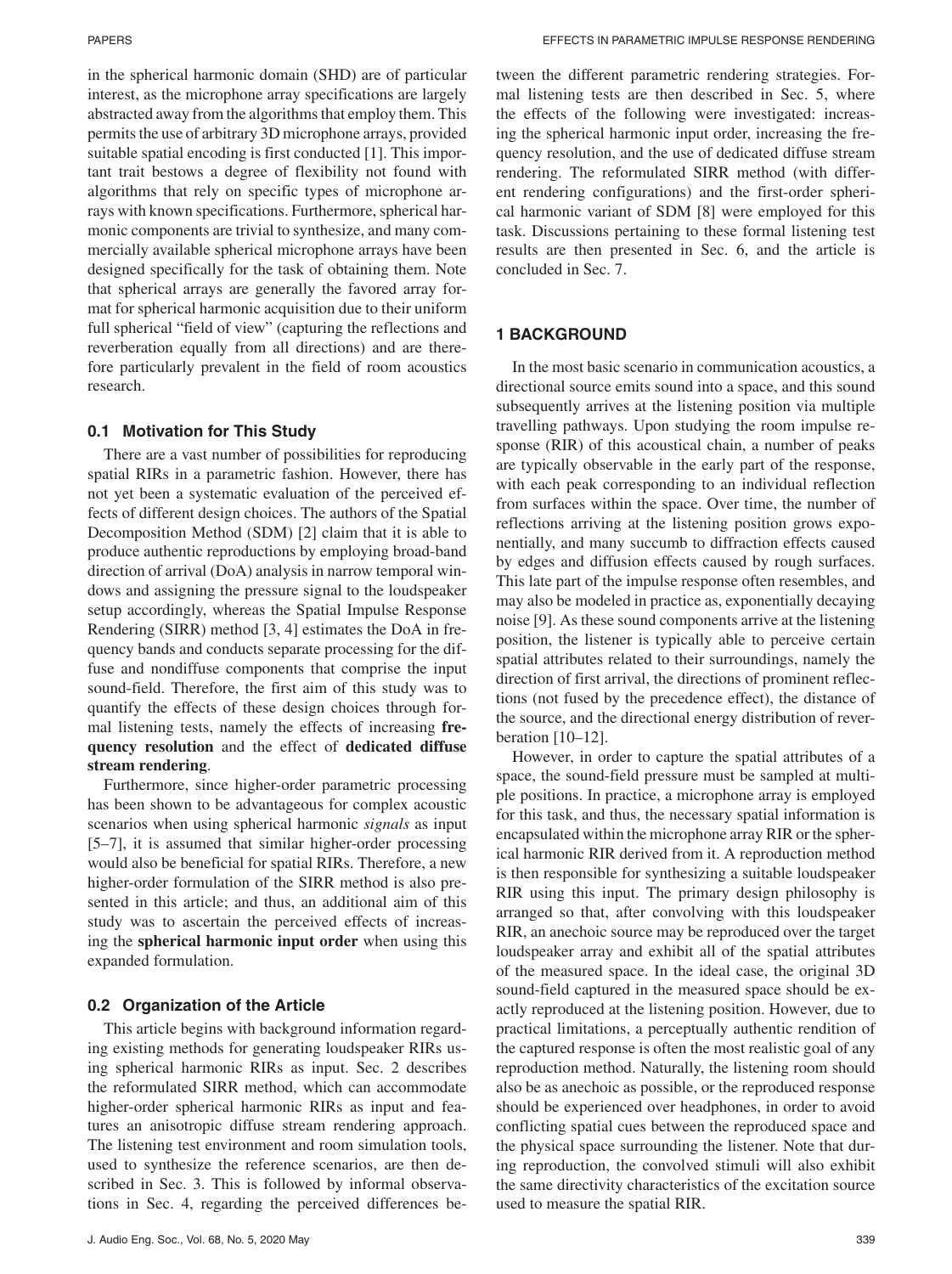As mentioned earlier, there are two subclasses of methods which may be employed for this reproduction task, described as being either nonparametric or parametric based. Both classes of methods are described in more detail below.

#### **1.1 Nonparametric Reproduction Methods**

Nonparametric methods aim to replicate the original pressure field, at all audible frequencies, using a linear combination of the input RIRs. However, this task is especially challenging from both a technical and physical point of view, as the human auditory system is sensitive to a vast range of wavelengths, from approximately 30 meters to 2 centimeters [10]. Ambisonics [13] is one popular example of a method developed with this starting point. However, concurrently reproducing all audible frequencies with high spatial accuracy has been shown to be impossible in practice [14–17].

The main appeal of nonparametric methods is that they have low implementation complexity and computational requirements when compared to their parametric counterparts. They also do not introduce any distortions or timevarying artifacts into the output. However, nonparametric methods are also inherently limited by the spatial resolution of the input format, which is largely dictated by the number of microphones (or the order of spherical harmonic components). For example, first and lower-order Ambisonics has been found to exhibit perceptual deficiencies such as the directional blurring of point sources, localization ambiguity, reduced sense of envelopment in reverberant conditions, and strong coloration effects (including comb-filtering) [18, 19, 15, 20, 17]. These deficiencies are largely due to the high signal coherence between loudspeaker channels, as it is not possible to generate spatial patterns of sufficiently narrow beam-widths at these low input orders.

#### **1.2 Parametric Reproduction Methods**

As previously discussed, typically, RIRs exhibit a clear structure. The motivation for using parametric techniques is the notion that different components of the response may be more appropriately reproduced by employing dedicated strategies, which are more targeted towards them. Therefore, parametric methods operate by first identifying these different components and extracting suitable parameters to describe their behavior. For example, the most commonly extracted components and associated parameters are the first-arriving components and their corresponding direction-of-arrival (DoA) estimates, which relate to the pressure peaks in the early response. Since these peaks are generally caused by distinct reflections, perhaps an intuitively reasonable course of action is to assign them directly to the loudspeaker setup (based on the estimated DoAs) in a synthesis stage. This would ultimately result in a higher output spatial resolution and a sharper perceived image than is otherwise possible when employing linear alternatives with the same order of input.

The components a parametric method deems to be important is dictated by its sound-field model. A sound-field model is essentially a set of assumptions, which are made

regarding the composition and behavior of the sound-field. Therefore, there are two key challenges when designing a parametric method. The first is to identify an appropriate sound-field model, which describes the input scene in a perceptually and/or physically meaningful manner, while the second is to employ the appropriate signal processing techniques so as to robustly synthesize the output in a manner that not only conforms to the chosen sound-field model, but also does not incur perceivable artifacts in the process.

There exists only a few sound-field models and synthesis approaches, which have been proposed specifically for the task of rendering spatial RIRs [3, 4, 21, 2, 22–26]. Perhaps the most popular are the two methods employed for the formal listening tests in Sec. 5, namely SIRR [3, 4] and SDM [2, 8], which are described in detail in the following text.

## *1.2.1 Spatial Impulse Response Rendering*

The SIRR [3, 4] method was the first parametric reproduction method proposed for spatial RIRs, which built upon the spatial analysis techniques described in [27, 28–30]; a flow diagram of the method is depicted in Fig. 1(a). The method employs a sound-field model that assumes the existence of a single time-varying directional component per narrow-band frequency and an isotropic diffuse-field. In practice, the method operates in the time-frequency domain and employs a first-order spherical harmonic RIR as input and comprises dedicated analysis and synthesis stages. In the analysis stage, spatial parameters are extracted for each time-frequency tile, often via the energetic properties of the active-intensity vector [27, 31]. Since the active-intensity vector points in the direction of the flow of acoustical energy, an assumption is made that the opposite direction corresponds to the DoA of a source signal. The diffuseness parameter may then be derived based on the ratio of the intensity vector length and the total sound-field energy [32]. However, note that when using a real microphone array, the spherical harmonic components cannot be derived at all frequencies. Therefore, provided that the geometry of the microphone array is known, space-domain alternatives may be employed for the parameter extraction at these frequencies.

In the synthesis stage, the output loudspeaker RIR is generated by panning the omnidirectional (pressure) component to the analyzed DoA using Vector-Base Amplitude-Panning (VBAP) [33] and also replicating this omnidirectional component to all loudspeaker channels—which are then subjected to decorrelation operations. Note that the intention of this decorrelation is to *scramble* the phase response for each loudspeaker channel, while leaving the amplitude response intact. The balance between these nondiffuse and diffuse streams is then dictated by the temporal and frequency-dependent diffuseness parameter, which has a value between zero (fully nondiffuse) and one (fully diffuse). Ideally, this processing serves to route the timedomain peaks, caused by the direct sound and distinct reflections, to the nondiffuse stream. These peaks are then reproduced as point-like phantom sources corresponding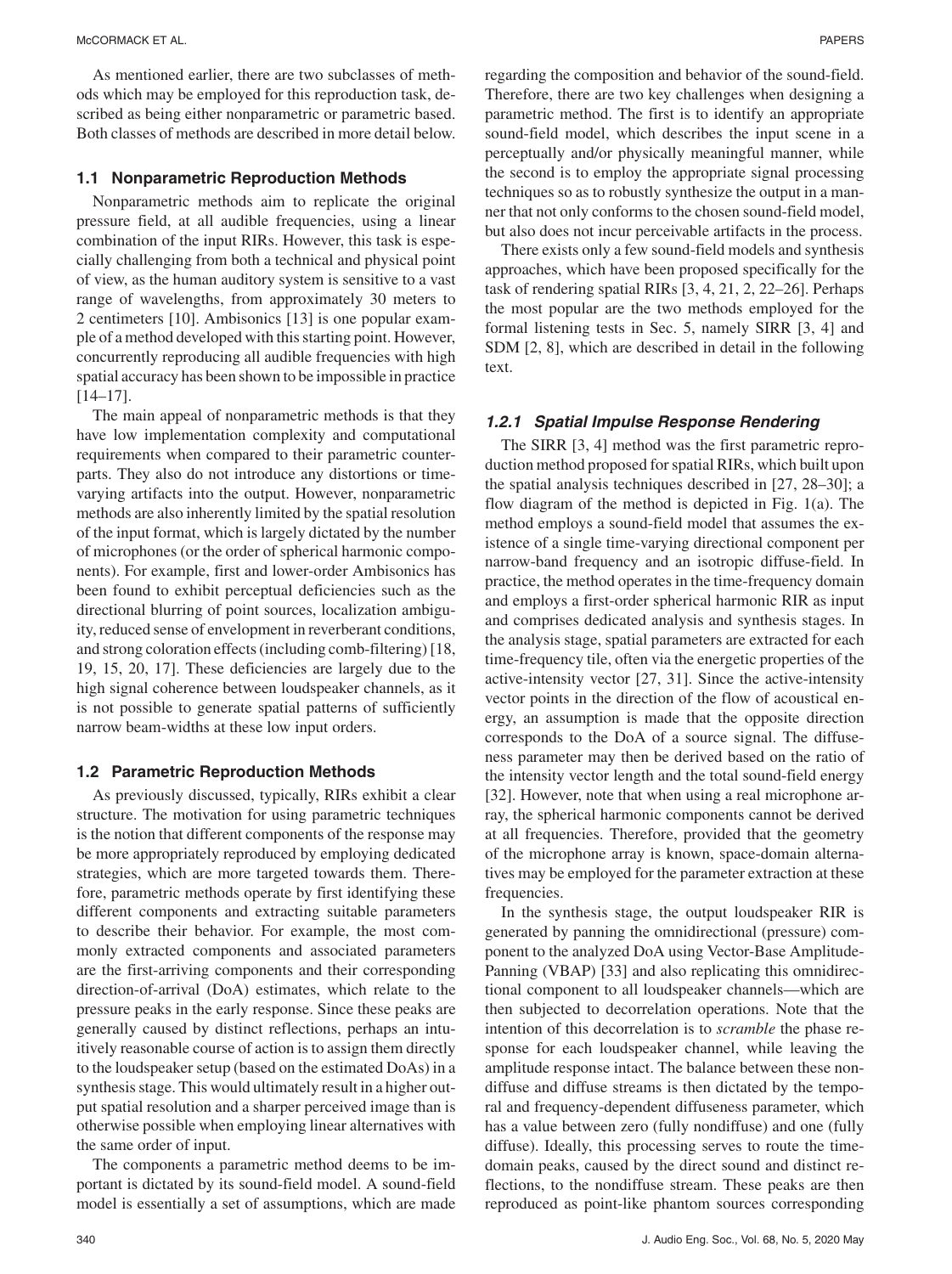

(b) Spatial decomposition method (SDM)

Fig. 1. Flow diagrams of the SIRR and SDM architectures. Note that SIRR conducts the spatial analysis and synthesis for each frequency bin independently. The DoA analysis for the SDM method may be conducted via the cross-correlations between spaced omnidirectional sensors [27, 2] or using the intensity vector derived from first-order spherical harmonic input in the same manner as SIRR [8]. The time-dependent equalization is then applied as described in [35].

to the estimated source/reflection directions. The diffuse stream should then comprise only the components which contribute to the reverberant diffuse-field and have a temporally smooth envelope.

Since the main source of problems for the Ambisonics method is the erroneously high coherence between loudspeaker channels, it is evident that the SIRR processing, for both diffuse and nondiffuse streams, mitigates this problem. Therefore, loudspeaker RIRs rendered by SIRR tend to exhibit reduced coloration problems and improved spatial accuracy, when compared with Ambisonics of the same order; this is also shown to be the case in Sec. 5. However, when rendering a loudspeaker RIR in such a manner, there are a number of potential issues that may occur. For example, the diffuseness value may deviate from the extremities in certain cases (i.e., it may lie somewhere between zero and one), which may arise when a pressure peak of a reflection is accompanied by a considerable amount of diffuse energy. Here, the SIRR algorithm is unable to distinguish between the reflection and diffuse components, and they are thus routed to both the diffuse and nondiffuse streams.

Another limitation of the method is that its model assumes the presence of a single reflection (or no reflections) for each temporal analysis window and frequency bin. Therefore, in cases in which two or more reflections arrive simultaneously, the diffuseness will be estimated to be higher than in reality, resulting in some direct components being erroneously routed to the diffuse stream and subsequently decorrelated. This would lead to the temporal smearing of some reflections, which may be audible to the listener. Furthermore, the original SIRR formulation also forced the diffuse stream to be isotropic, which may not correspond to that of the original space. This latter limitation may, however, be minimized by employing cardioid beampatterns for each loudspeaker direction (akin to ambisonic decoding), rather than replicating the omnidirectional component for each loudspeaker channel, as was suggested later in [32]. However, the diffuse stream is still modulated with direction-independent diffuseness values.

#### *1.2.2 Spatial Decomposition Method*

The SDM [2] is based on the assumption that a measured pressure pulse, at a given point in space, is the result of a single broad-band image source varying rapidly in direction and amplitude over time. It was developed to overcome SIRR input limitations by employing the microphone array RIRs directly, since, while the SHD is often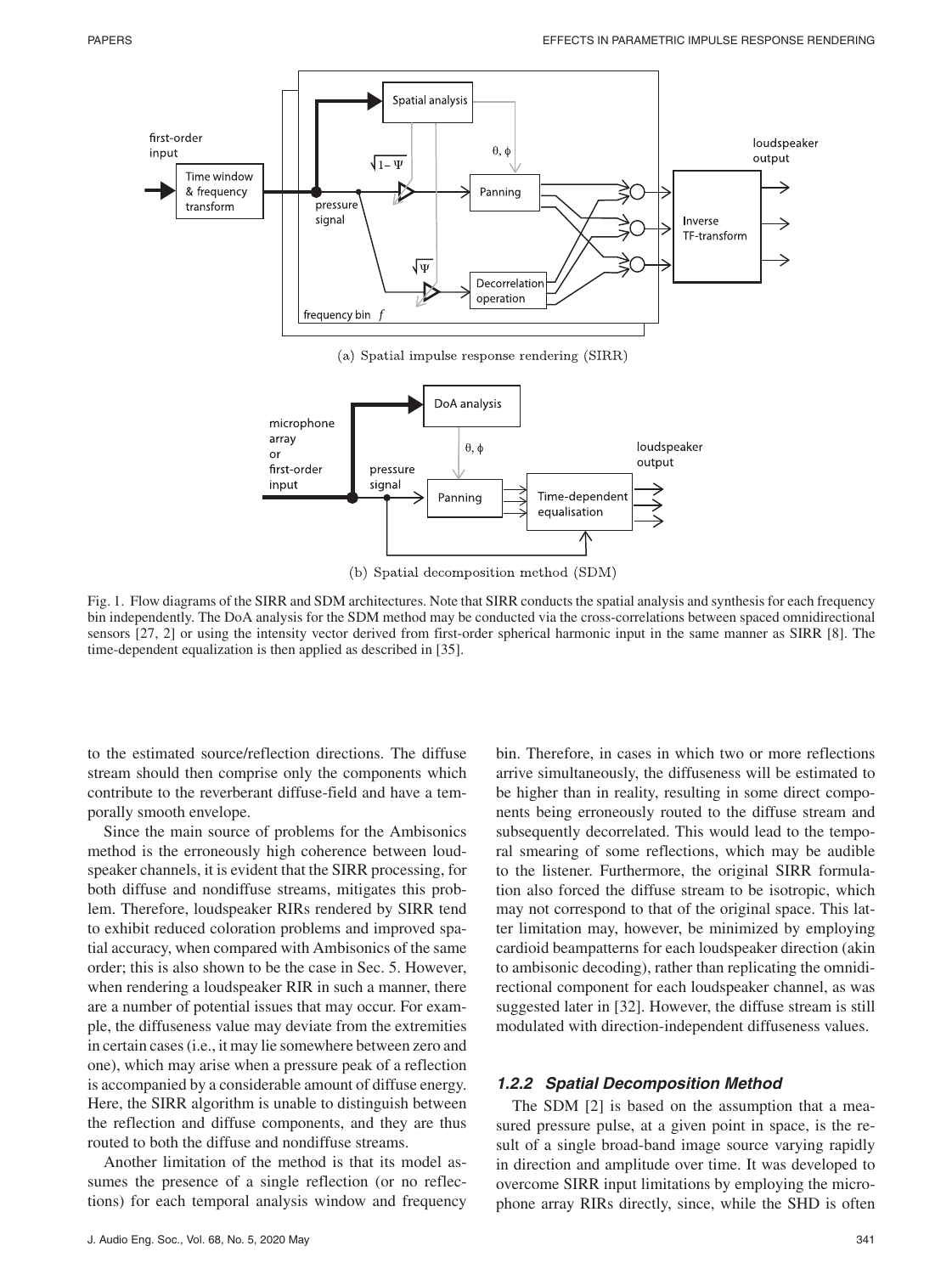considered a more convenient format, some loss of spatial performance is incurred during the conversion. The main flow diagram of the SDM architecture is depicted in Fig. 1(b). The original formulation of the method operated using open spherical microphone arrangements of four or more omnidirectional sensors. The microphone array RIR is then analyzed using short time windows, with the DoA estimated via the cross-correlations between the microphone channels, as proposed earlier in [27]. The authors of SDM also later developed a popular first-order SHD variant (SDM-B-Format) [8], which estimates the DoA based on a broadband intensity vector in the same manner as SIRR, albeit without frequency resolution or dedicated diffuse stream rendering. During the synthesis stage, the pressure signal is either quantized to the nearest loudspeaker or panned using VBAP. Since SDM was originally intended for concert hall auralization, in [34], it was argued that quantization is more preferable as timbral colorations due to panning are mitigated.

It is important to note that SDM does not explicitly divide the input sound-field into separate diffuse and nondiffuse streams. While it is intuitively clear that the peaks in the early response (which correspond to the direct sound and early reflections) will likely be reproduced as intended, it is less clear what happens when reverberation is introduced into the later part of the response. Here, the assumption made with the SDM model is that the DoA will vary randomly, subsequently distributing the diffuse energy equally in all directions, and thus produce an evenly distributed reverberant tail. However, it is a concern that this implicit assumption may not always hold in practice. Another concern with SDM arises due to the relatively short analysis windows, approximately 1 ms, which corresponds to the period of a 1-kHz sinusoid. This essentially means that at lower frequencies, each cycle of the waveform is divided into shorter temporal components and subsequently reproduced based on directions defined by broad-band DoA estimates. Therefore, this processing may cause a perceivable degree of distortion, which, in turn, alters the spectral balance of the response. Indeed, the authors of SDM did identify and attempt to mitigate this latter problem through an adaptive post-equalization operation proposed in [35], which aims to match the mean of the loudspeaker magnitude responses with that of the input pressure magnitude response.

In [2], the reproduction quality of SDM was studied through formal listening tests with pair-wise comparisons between reference scenarios and reproductions using both SDM and SIRR. Reference scenarios with different reverberation times were utilized, and the input stimuli were speech, trombone, and castanets. The SIRR implementation, by the authors of SDM, produced large discrepancies between the reference scenario and the reproduction, whereas SDM yielded a prominently more authentic reproduction. For the listening test, the authors simulated a sixsensor array for the SDM test cases and applied additional spatial encoding to obtain first-order spherical harmonic components for the SIRR test cases. However, it should be noted that open arrays with omnidirectional sensors are not well suited to this conversion [36], and the authors also did not detail how they conducted this conversion. Furthermore, SIRR and SDM-B-Format implementations developed by the respective original authors have been employed for the comparisons in Sec. 4 and 5, which show vastly different results to those presented in [2].

## **2 SPATIAL IMPULSE RESPONSE RENDERING WITH HIGHER-ORDER SPHERICAL HARMONIC INPUT**

In this section, a new higher-order SIRR (HO-SIRR) architecture is presented<sup>1</sup>. The principles behind processing higher-order spherical harmonic input have been previously derived for the Directional Audio Coding (DirAC) method [6, 38], which is intended for reproducing *continuous*spherical harmonic signals. Its primary design philosophy relates to the idea that (provided higher-order input is available) the sound-field may be first segregated into individual sectors, which comprise spatially localized pressure and pressure gradient components. These spatially localized variants of the pressure and pressure gradients form the basis for estimating an intensity-vector, which is biased towards favoring energetic contributions to the sound-field in one region on the sphere. Therefore, DoA and diffuseness estimates made in one sector, will have reduced susceptibility to noise and interferers present in other sectors. Additionally, the degree to which the sound-field may be segregated is directly proportional to the input order, which renders the approach quite scalable with increasing input resolution. Note that a flow diagram of the HO-SIRR architecture is depicted in Fig. 2.

By dividing the sound-field into sectors, problematic cases, such as multiple reflections arriving simultaneously from different directions, are analyzed more reliably [39] (assuming that these individual reflections do indeed fall within their own sector). Therefore, panning the spatially localized pressure components based on local DoA estimates, rather than panning the whole sound-field pressure based on a global DoA estimate, represents a more robust approach to rendering the direct stream when compared to first-order SIRR.

For the diffuse-stream, the sector signals are first scaled according to their respective diffuseness estimates and reencoded back into the SHD. This SHD representation of the diffuse-stream is then distributed to the loudspeakers using an Ambisonic decoder, followed by decorrelation of each loudspeaker channel. Note that these diffuseness estimates are direction-dependent, since the sectors are steered in different directions on the sphere. Therefore, this may also allow the method to more faithfully reproduce anisotropic diffuse-fields, since each sector direction acts as a control point on the sphere for manipulating the amount of diffuse energy. Furthermore, although the diffuseness value estimated for each sector is generally lower than that of the original sound-field, the reproduced field still exhibits the

<sup>&</sup>lt;sup>1</sup>Note that a preliminary formulation of this higher-order architecture was first detailed in [37].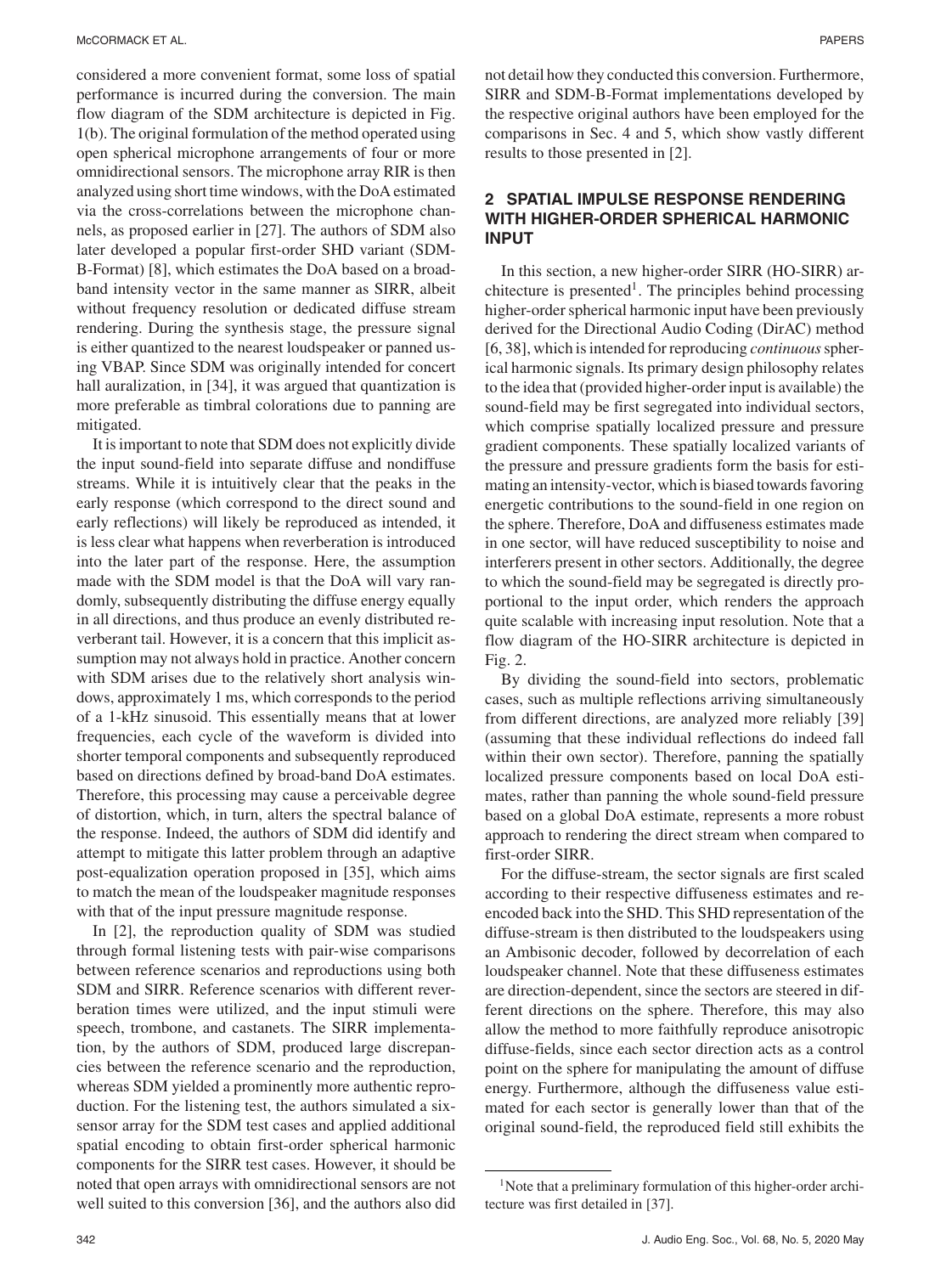

Fig. 2. Flow diagram of the HO-SIRR architecture. The analysis is conducted for each frequency bin and sector, independently. The nondiffuse and diffuse components are then summed over all sectors for each frequency bin. The resulting SHD diffuse stream is distributed to the loudspeakers using an Ambisonics decoder, followed by decorrelation.

same degree of diffuseness as when estimating the diffuseness for the whole (nonsegregated) sound-field [40]. Therefore, these inherently lower diffuseness values subsequently lead to the reduction of artifacts caused by decorrelation, as the energy of the diffuse stream is reduced.

#### **2.1 Ambisonic Decoding**

Perhaps the most common linear reproduction method, based on spherical harmonic input, is Ambisonics [13]. In the HO-SIRR formulation, Ambisonics is employed for the task of redistributing the diffuse components to the loudspeaker channels. The *N*th order Ambisonic decoding of spherical harmonic RIRs,  $\mathbf{a} \in \mathbb{R}^{(N+1)^2 \times 1}$ , to *L* loudspeaker channels may be conducted via the application of a single decoding matrix of real-valued gains  $\mathbf{D}_{\text{ls}} \in \mathbb{R}^{L \times (N+1)^2}$ . The loudspeaker RIRs,  $y \in \mathbb{R}^{L \times 1}$ , are thus obtained as

$$
\mathbf{y}_{\text{ambi}}(t) = \mathbf{D}_{\text{ls}}\mathbf{a}(t). \tag{1}
$$

There have been many proposed solutions for determining the decoding matrix values [41, 42], including

| Sampling:      | $\mathbf{D}_{\text{ls}} = \frac{1}{L} \mathbf{Y}_{\text{ls}}^{\text{T}}$                                                   |
|----------------|----------------------------------------------------------------------------------------------------------------------------|
| Mode-Matching: | $\mathbf{D}_{\text{ls}} = (\mathbf{\tilde{Y}}_{\text{ls}}^T \mathbf{\tilde{Y}}_{\text{ls}})^{-1} \mathbf{Y}_{\text{ls}}^T$ |
| AllRAD:        | $\mathbf{D}_{\text{ls}} = \frac{1}{K} \tilde{\mathbf{G}}_{\text{td}} \mathbf{Y}_{\text{td}}^{\text{T}}$                    |

where  $Y_{ls} \in \mathbb{R}^{(N+1)^2 \times L}$  is a matrix of spherical harmonic weights for each loudspeaker direction;  $Y_{td} \in \mathbb{R}^{(N+1)^2 \times K}$ are the spherical harmonic weights for *K* directions of a uniformly distributed arrangement of points on the sphere (e.g., a *t-design* [43]); and  $\mathbf{G}_{\text{td}} \in \mathbb{R}^{L \times K}$  are VBAP [33] gains for panning the uniformly arranged *virtual loudspeakers* to the target loudspeaker setup.

#### **2.2 Legacy Spatial Impulse Response Rendering**

The HO-SIRR formulation is based on the original SIRR method [3, 4], which operated on first-order,  $N = 1$ , spherical harmonic RIRs

 $\mathbf{a}_1(t, f) = [a_{00}(t, f), a_{1(-1)}(t, f), a_{10}(t, f), a_{11}(t, f)]^T$ , in the time-frequency domain, where *t* and *f* refer to the time

and frequency indices, respectively. A parameter vector,  $\mathbf{p}_1 = A [\mathbf{a}_1] = [\theta, \phi, \psi]$ , is then estimated for each timefrequency tile, which comprises the azimuth-elevation angles  $(\theta, \phi)$  and the diffuseness  $(\psi)$ . As suggested in the original publication [3], these parameters may be extracted via the energetic properties of the active-intensity vector [27, 31], which may be derived from the zeroth and first-order spherical harmonic components (note that the time and frequency indices are henceforth omitted for the brevity of notation)

$$
\mathbf{i}_a = \Re[p\mathbf{u}^*],\tag{2}
$$

with $^2$ 

$$
p \simeq a_{00}
$$
, and  $\mathbf{u} \simeq -\frac{1}{\rho_0 c \sqrt{3}} \begin{bmatrix} a_{11} \\ a_{1(-1)} \\ a_{10} \end{bmatrix}$ , (3)

where  $\Re$  denotes the real operator,  $*$  denotes the complex conjugate operator,  $p$  is the sound pressure,  $\rho_0$  is the mean density of the medium, *c* is the speed of sound, and **u** is the particle velocity. Note that the particle velocity may be used in this manner, with the assumption that the sound sources are in the far-field [44]. The parameters may then be estimated as

$$
\theta, \phi = \angle - \frac{\mathbf{i}_a}{||\mathbf{i}_a||}, \text{ and } \psi = 1 - \frac{2||\mathbf{i}_a||}{|p|^2 + \mathbf{u}^H \mathbf{u}}.
$$
 (4)

The direct ( $y_{dir} \in \mathbb{R}^{L \times 1}$ ) and diffuse ( $y_{diff} \in \mathbb{R}^{L \times 1}$ ) loudspeaker RIRs are then independently synthesized by employing the analyzed parameters as

$$
\mathbf{y}_{\text{dir}} = \sqrt{1 - \psi} \mathbf{g}(\theta, \phi) a_{00},\tag{5}
$$

and

$$
\mathbf{y}_{\text{diff}} = \sqrt{\frac{\Psi}{L}} \mathcal{D} \left[ \mathbf{1}_{L} \mathbf{a}_{00} \right],\tag{6}
$$

<sup>&</sup>lt;sup>2</sup>Assuming ortho-normalised (N3D) real SHs with ACN indexing. Omit the  $1/\sqrt{3}$  term if using the semi-normalised (SN3D) convention.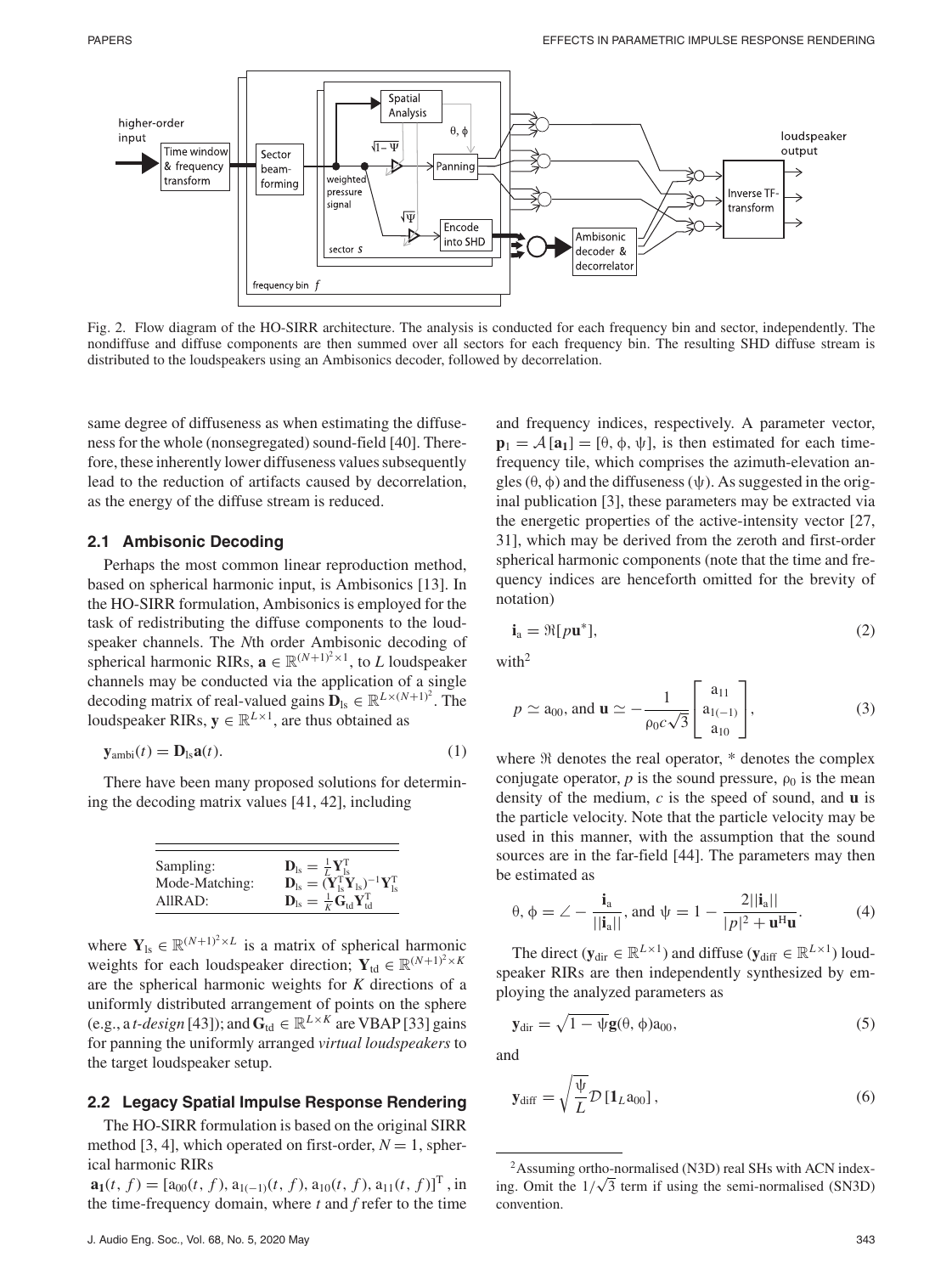

Fig. 3. Example sector patterns using a 4-point t-design [43], second order spherical harmonic input, and hyper-cardioid beam-patterns. These are then treated as the pressure (first pattern on the left) and pressure gradient components (second, third and fourth patterns) to estimate four spatially localized active-intensity vectors (one per sector). The primary design philosophy of this approach is that parameters estimated in one sector should be less affected by noise and interferers present in the other sectors.

where  $\mathbf{g}(\theta, \phi) \in \mathbb{R}^{L \times 1}$  are the VBAP gains corresponding to the estimated DoA;  $\mathbf{1}_L \in \mathbb{R}^{L \times 1}$  is a vector of ones to replicate the omnidirectional component,  $a_{00}$ , to each loudspeaker channel; and  $D$ [.] denotes a de-correlation operation on the enclosed RIRs. The final time-domain loudspeaker array RIR may be acquired by summing the two streams, followed by the appropriate inverse timefrequency transform.

## **2.3 Higher-Order Spatial Impulse Response Rendering**

The legacy SIRR formulation operates on only first-order spherical harmonic RIRs, but was still found to perform well for a variety of conditions in [4], despite its low input resolution. However, for problematic cases, such as those with multiple prominent early reflections arriving at the receiver position simultaneously from different directions, the method performs less optimally. This is primarily due to the limitations of the active-intensity based parameter estimation, as it is unable to distinguish between two reflections in the same time-frequency tile.

The new higher-order analysis conducted by the HO-SIRR method is based on first partitioning the sound-field into a number of uniformly distributed spatially localized sectors, *S*, which are then used to obtain spatially localized active-intensity vectors [40, 39]; examples of sector patterns are depicted in Fig. 3. As is the case with DoA estimates made using the traditional active-intensity vector Eq. (4), the DoA estimates extracted from sectors are also continuous, i.e., they forgo the need for dense scanning grids and peak-finding algorithms.

The spatial analysis is conducted for each sector individually in the same manner as before, yielding the following higher-order parameter vector

$$
\mathbf{p}_N = \mathcal{A}\left[\mathbf{s} = \mathbf{W}_S \mathbf{a}_N\right] = \left[\theta_1, \phi_1, \psi_1, ..., \theta_S, \phi_S, \psi_S\right],\tag{7}
$$

where  $\mathbf{W}_S \in \mathbb{R}^{4S \times (N+1)^2}$  is a beamforming matrix which generates the spatially localized components for *all* sectors,  $\mathbf{s} \in \mathbb{R}^{4S \times 1} = [\mathbf{z}^{(1)}; \mathbf{z}^{(2)}; ...; \mathbf{z}^{(S)}],$  where  $\mathbf{z}^{(s)} =$  $[z_{00}^{(s)}, z_{1(-1)}^{(s)}, z_{10}^{(s)}, z_{11}^{(s)}]$  are the components for each individual sector. For details regarding the formulation of **W***S*, the reader is referred to [6, 40, 39].

The sector components are then panned to the loudspeaker channels using VBAP and accumulated, which yields the direct stream as

$$
\mathbf{y}_{\text{dir}} = \sum_{s=1}^{S} \sqrt{\frac{1 - \psi_s}{S}} \mathbf{g}(\theta_s, \phi_s) z_{00}^{(s)}.
$$
 (8)

For the diffuse stream, the sector signals are first scaled with the corresponding diffuseness values and re-encoded back into the SHD

$$
\mathbf{a}_{\text{diff}} = \begin{cases} \sqrt{\frac{\psi_1}{(N+1)^2}} \mathbf{a}_1, & \text{for } N = 1\\ \sum_{s=1}^S \sqrt{\frac{\psi_s}{S}} \mathbf{y}_{N-1}^{(s)} \mathbf{z}_{00}^{(s)}, & \text{for } N > 1 \end{cases}, \tag{9}
$$

where  $\mathbf{y}_{N-1}^{(s)}$  are the spherical harmonic weights for the corresponding sector direction, and  $\mathbf{a}_{diff}$  is the diffuse stream expressed in the SHD.

The loudspeaker diffuse stream,  $y_{diff}$ , is then obtained via linear Ambisonic decoding, followed by a decorrelation operation on the loudspeaker channels

$$
\mathbf{y}_{\text{diff}} = \mathcal{D} \left[ \mathbf{D}_{\text{ls}} \mathbf{a}_{\text{diff}} \right]. \tag{10}
$$

Note that for  $N > 1$ , this diffuse stream rendering approach may reproduce the diffuse components in an anisotropic manner, since the sector components are scaled by direction dependent diffuseness values. Furthermore, if only first-order input is available then the method reduces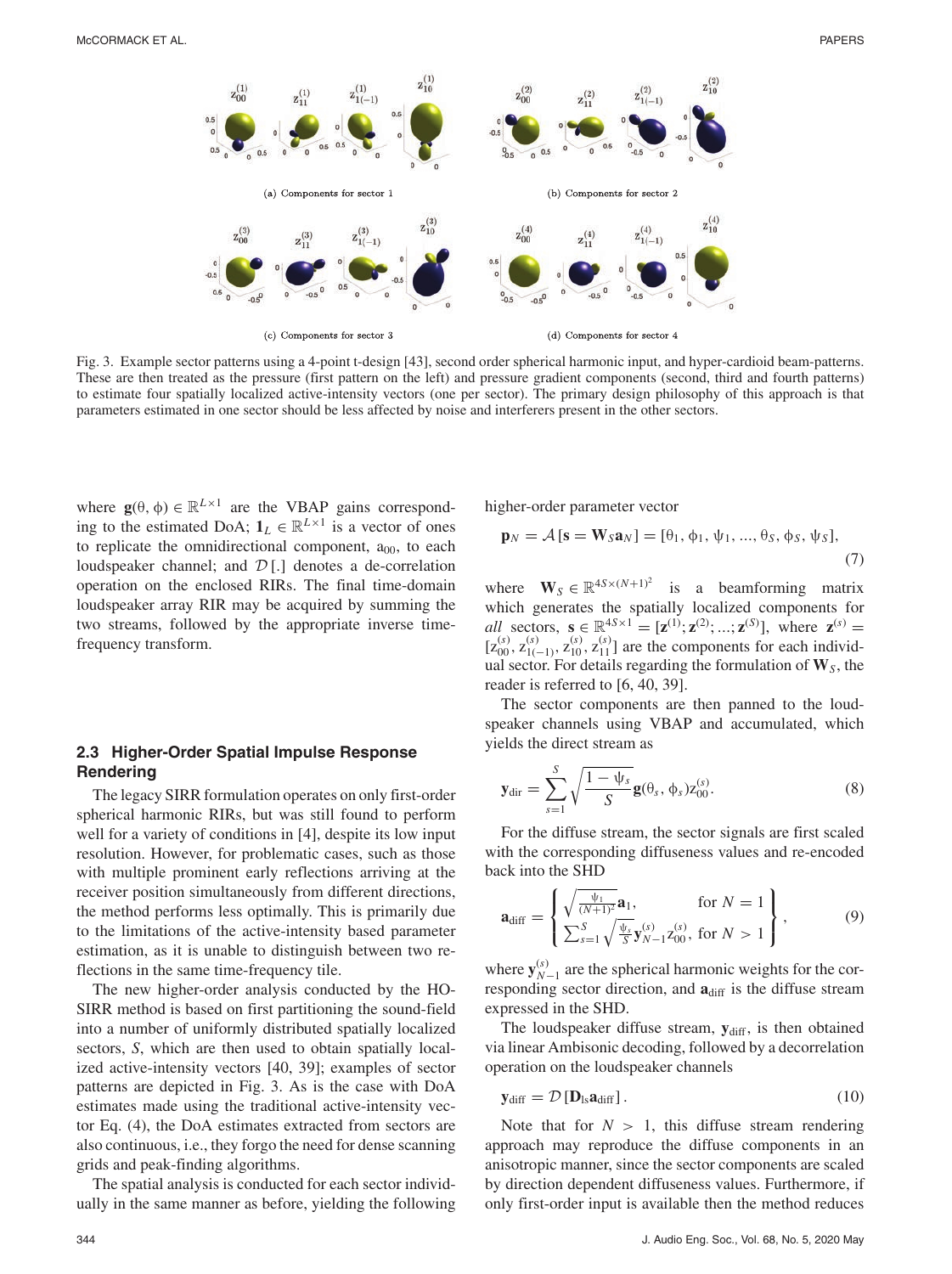to the legacy SIRR analysis and synthesis, with the exception of employing an ambisonic decoder for the diffuse stream (rather than replicating the omnidirectional component to each loudspeaker channel). This is generally more preferable, as it allows for some degree of spatial separation between the loudspeaker channels, and thus, less aggressive decorrelation is required; as first suggested in [32].

## **3 LABORATORY TESTS FOR EVALUATING THE REPRODUCTION OF SPATIAL IMPULSE RESPONSES**

The ultimate aim of any spatial RIR reproduction method is to reproduce a captured room response in such a manner, that the listener cannot distinguish it from the original. Therefore, when evaluating such methods, a listening subject should be able to directly compare the original room response with that of the reproduced response. However, as the human auditory memory is quite limited, direct comparison between the real space and its reproduction is generally not feasible. For development purposes, however, this may be circumvented by recreating reference scenarios with loudspeaker setups, which comprise similar components as experienced with natural scenarios, i.e., direct sound, reflections, and diffuse reverberation. Therefore, the purpose of this section is to describe the listening setup employed for this study and also the manner in which the reference scenarios were generated.

#### **3.1 Listening Room Setup**

In this study, the Audio-Visual Immersion Lab (AVIL) located at the Technical University of Denmark was utilized for reproducing the reference scenarios and auralizing the responses rendered by different methods. The audio system in AVIL comprises a spherical array of 64 loudspeakers (KEF, Maidstone, UK) placed in an anechoic chamber of approximate dimensions (length  $\times$  width  $\times$  height) 7 m  $\times$ 8 m  $\times$  6 m. The listener is seated on a height-adjustable chair in the middle of the sphere at a distance of 2.4 m from the loudspeakers, which are arranged on seven concentric rings at elevation angles  $\pm 80^\circ$ ,  $\pm 56^\circ$ ,  $\pm 28^\circ$ , and 0°, with 2, 6, 12, and 24 loudspeakers, respectively, distributed on said rings. Three sonible d:24 amplifiers (sonible GmbH, Graz, Austria) drive the loudspeakers, and the digital-to-analogue conversion is performed by two biamp Tesira Server units (biamp Systems Inc., Beaverton, Oregon). Time, level, and magnitude response corrections were applied to each loudspeaker channel based on impulse response measurements made at the centre of the array.

## **3.2 Synthesis of Reference Loudspeaker Array RIRs**

Acoustical simulation tools were used to create reference RIRs for each loudspeaker in the 64-channel spherical loudspeaker array. Essentially, the workflow involved first using modeling software to simulate different acoustical environments. Acoustic room modeling software, such as ODEON [45], CATT [46], and Ramsete [47], are capable of fulfilling this first task, as they may simulate the propagation of sound through virtual acoustic environments and also provide tools to manipulate important parameters (e.g., geometry and absorption coefficients), thus permitting the user to affect the overall acoustics of the modeled space.

In this study, ODEON (ODEON A/S, Lyngby, Denmark) was employed in combination with the Loudspeaker-based Room Auralization (LoRA)  $[48]$ <sup>3</sup> toolbox. Echograms exported by ODEON, alongside the directional metadata, were passed to the LoRA toolbox, which employs dedicated rendering strategies for the early and late parts of the response. The early components are rendered directly to the loudspeaker RIRs based on this metadata, and the late parts are modeled as exponentially decaying noise sequences tuned to the directional reverberation times (RT60) in octave bands. Note that this workflow has previously been shown to be an ecologically valid approach for conducting listening tests in [49, 50].

Once LoRA had rendered the reference 64-channel loudspeaker RIR for each room model, the spherical harmonic RIR counterparts were subsequently obtained via the application of a matrix of spherical harmonic encoding weights [1], with each column comprising the spherical harmonic coefficients for each loudspeaker direction in the AVIL array. This then allowed the spherical harmonic RIRs to be rendered to the same loudspeaker array using different rendering methods and configurations. Therefore, this workflow not only ensured that the rendering methods under test all shared the same input, but it also permitted direct comparisons between the different renders and the original loudspeaker RIRs generated by LoRA.

## **3.3 Room Models Used for Listening Tests**

Two models of acoustic environments were used for the formal listening tests detailed in Sec. 5, namely the Vienna Musikverein concert hall and a lecture auditorium at DTU. Both were selected to be representative of the likely use cases for a spatial RIR reproduction method and exhibited different RT60s and room geometry. For instance, the Vienna Musikverein is a world-renowned venue for music performances, with dimensions 50.7 m  $\times$  19.5 m  $\times$  15 m, a volume of  $13,337 \text{ m}^3$ , and broad-band RT60 of 3.4 seconds. The source and receiver positions (x, y, z) were [36.79; 1.82; 2.16] m and [24.72; 0.4; 2.72] m, respectively, with a source-receiver distance of 12 m, whereas the DTU auditorium has dimensions  $15.8 \text{ m} \times 12.1 \text{ m} \times 7.4 \text{ m}$ , a volume of  $1,177 \text{ m}^3$ , and RT60 of 1.0 seconds. The source and receiver positions were  $[1.5; -1.5; 1.2]$  m and  $[10.3; -0.15;$ 2.55] m, respectively; with a source-receiver distance of 9 m. The geometries and source-receiver positions for these two acoustic environments are depicted in Fig. 4.

Additionally, during the informal listening described in Sec. 4, a room model of a small classroom at DTU was also used. Note that all of these models are available as example rooms in the ODEON software package. The "room

<sup>&</sup>lt;sup>3</sup>The open-source LoRA toolbox may be found here: https://bitbucket.org/hea-dtu/lora/src/master/.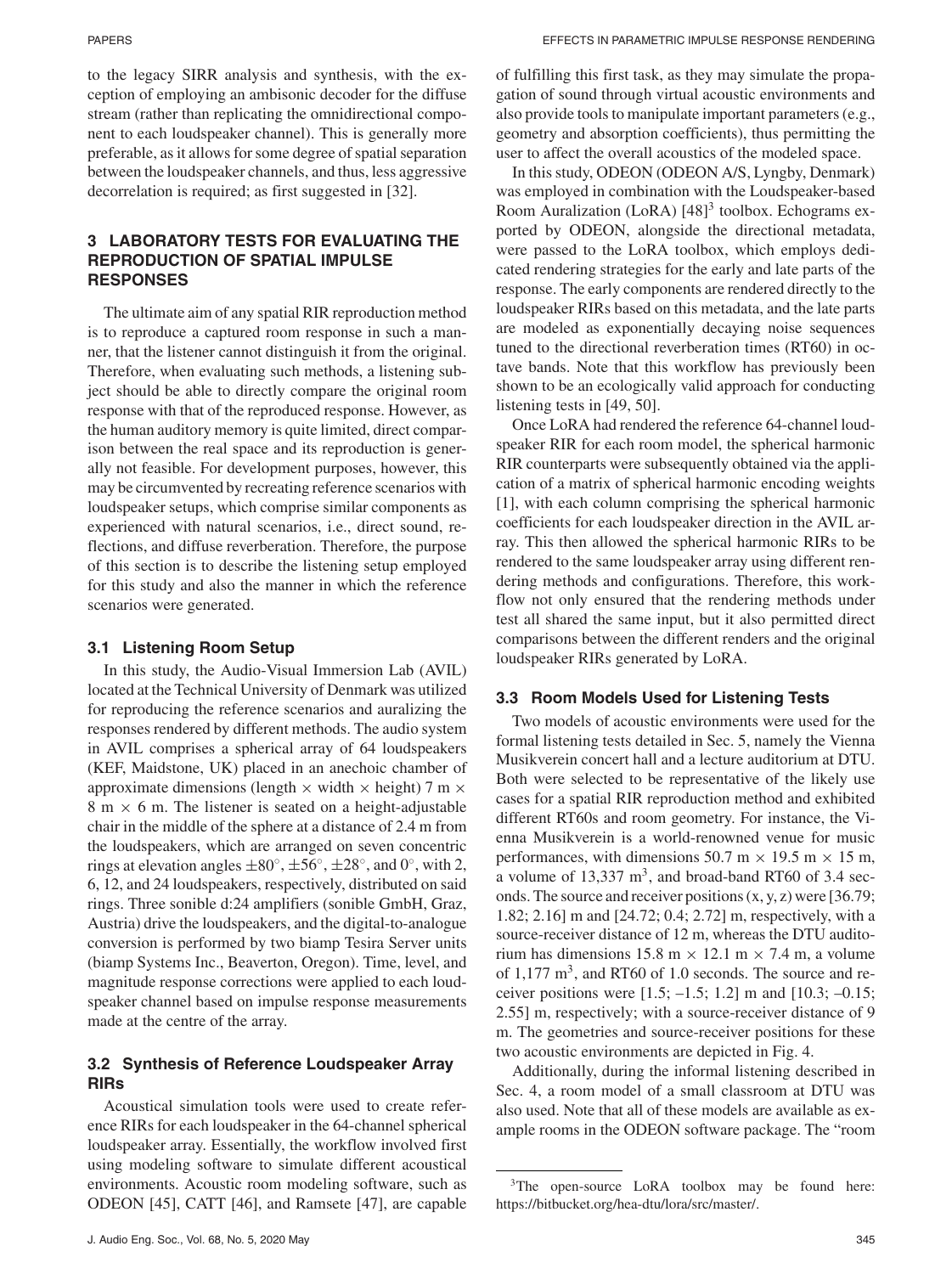

(a) Lecture Auditorium at DTU model. Dimensions (L,W,H): 15.8 m  $\times$  12.1 m  $\times$  7.4 m; Volume:  $1,177 \text{ m}^3$ ; and RT60: 1.0 seconds.



(b) Vienna Musikverein concert hall model. Dimensions (L,W,H):  $50.7 \text{ m} \times 19.5 \text{ m} \times 15 \text{ m}$ ; Volume:  $13,337 \text{ m}^3$ ; and RT60: 3.4 seconds.

Fig. 4. The geometries of the ODEON models used for the simulations, including the source (magenta/red icon) and receiver (dark/light blue icon) positions. Note that both models are available as example rooms in the ODEON software package.

setup" parameters were defined using the *Precision* preset in ODEON, which was found to cast a sufficient number of rays for the authors' perceptual evaluation requirements. For each room, the source was defined as a "point" source and the receiver was omnidirectional.

## **4 INFORMAL LISTENING TESTS AND MULTICHANNEL ENERGY-SPECTROGRAM ILLUSTRATIONS**

The subject matter was first approached through extensive informal observations in the AVIL listening space, where different rendering methods were compared against a reference scenario and with each other; using a variety of different acoustics and input stimuli. Simulations of an Auditorium, the Vienna Musikverein concert hall and a small classroom (as described in Sec. 3) were used as reference scenarios. Four different monophonic sound samples ("clicky" kick drum, trombone, speech, and castanets) were employed as the input stimuli. It should be noted that each of these sound samples exhibit unique spectral and temporal characteristics, and were specifically chosen to be revealing of any deficiencies present in the parametric rendering methods. These sound samples were subsequently convolved with the reference loudspeaker RIRs and also with the reproduced RIRs using SDM-B-Format [8] and various different configurations of the HO-SIRR method.

In the early phase of informal testing, it was found that short broad-band sound samples, such as the kick drum, were especially critical in revealing certain artifacts, such as reflections being perceived as too loud and/or the reverberant tail being found to be "grainy" (rather than exhibiting a smooth decaying response). On the other hand, sounds with ongoing tonal components and with narrower harmonic spectral content, largely masked these artifacts. Furthermore, the longer the reverberation time of the modeled room, the more ambiguous the differences between rendering methods became.

In the case of SDM-B-Format, particularly when using the Auditorium room with the kick drum sample, the reproductions greatly deviated from the reference scenario; often exhibiting considerable perceivable degradations. These findings appear to contradict the reproduction accuracy reported in [2]. However, there are potentially two key reasons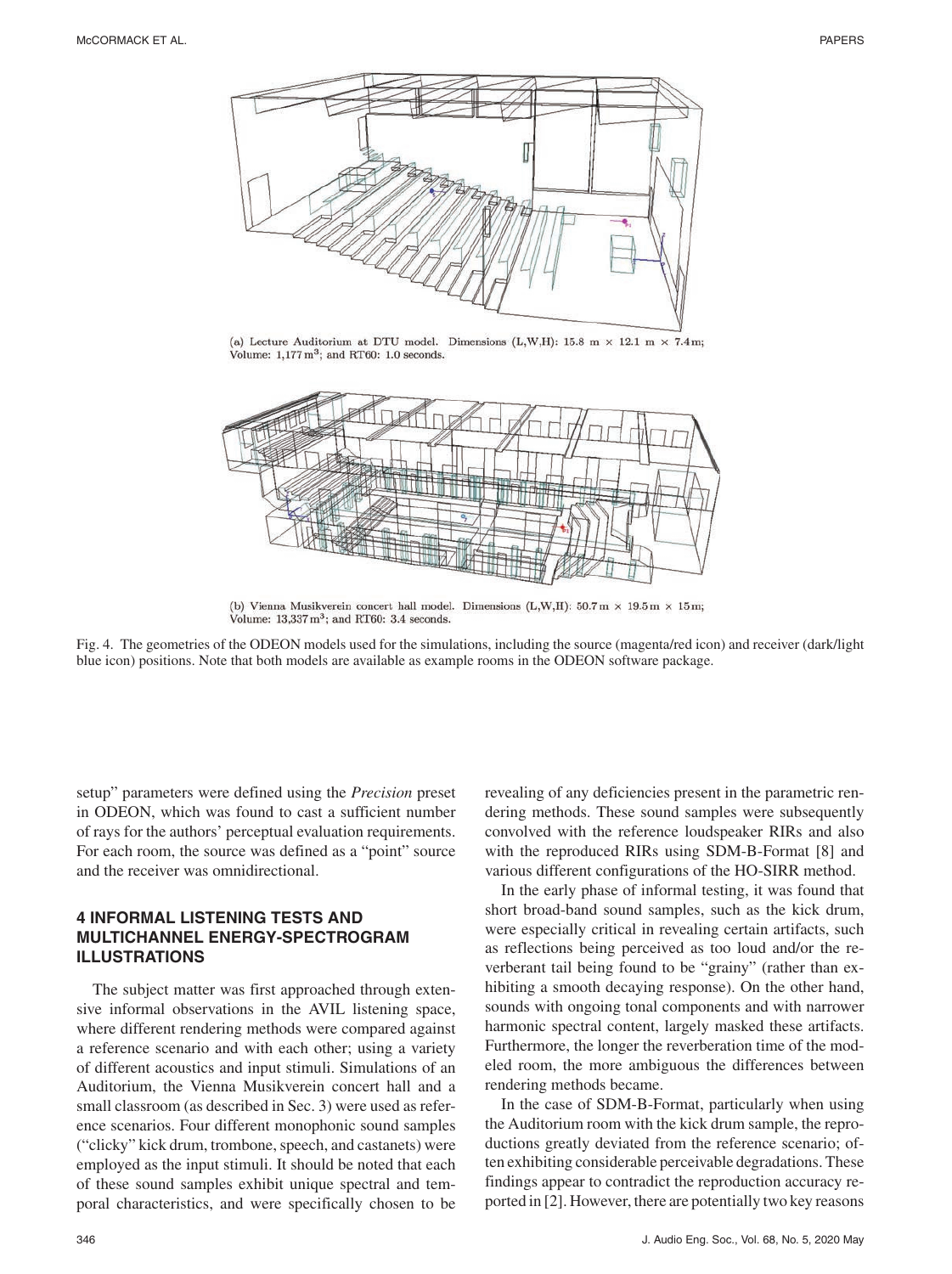

(e) Third-order SIRR without diffuse stream

(f) Third-order SIRR with diffuse stream

Fig. 5. Energy spectrograms of the Auditorium RIRs rendered for the 64-channel AVIL setup, using different methods and configurations; adopted from [37]. Note that the depicted SIRR cases employed the settings as detailed in Sec. 5. Additionally, the default configuration found in the SDM Matlab toolbox [8] was employed for the SDM-B-Format case, which essentially converges to a broad-band variant of SIRR without diffuse stream rendering.

for these differing outcomes. Firstly, these aberrations may have previously been masked due to the listening setup employed in [2], which comprised an acoustically treated (but still echoic) listening room and 14 loudspeakers in total. This was in contrast with the 64 loudspeakers and anechoic listening setup employed in this study. Therefore, the listening test subjects in [2], experienced the reproduced RIR in combination with the RIR of the listening room. Secondly, since SDM collapses the whole sound-field into a single loudspeaker direction for each time window, it is intuitively clear that (given a constant temporal window length): the more loudspeakers introduced into the array, the more SDM will have the tendency towards reproducing the late response too sparsely.

Regarding the HO-SIRR method, the present authors found that the inclusion of a dedicated diffuse stream renderer and higher-order processing, both noticeably improved the perceived reproduction accuracy for the challenging kick drum sample, whereas the inclusion of frequency-bands provided a less substantial (but still identifiable) improvement. However, the magnitude of these perceived improvements largely diminished for the more stationary trombone sample. Energy spectrograms of the reference loudspeaker RIR and the reproduced RIRs, as shown in Fig. 5, appear to support these informal findings. Note that the RIRs have been low-pass filtered with a first-order IIR filter with cut-off frequency of 100 Hz, prior to computing the energy spectrograms, in order to improve the graphical clarity. The plotting script and reference loudspeaker RIR are included in the HO-SIRR Matlab  $toolbox<sup>4</sup>$ .

The reference response is shown in Fig.  $5(a)$ , where the first path and early reflections are clearly visible as distinct peaks, and the late reverberation has a relatively smooth downward-trending surface. The SDM-B-Format reproduction is depicted in Fig. 5(b), where the early peaks are shown to be reproduced correctly. However, the late part of the response comprises a multitude of peaks which are not found in the reference response. These additional peaks are likely the cause for the excess loudness of reflections and the graininess of the reverberant tail, as perceived by

<sup>&</sup>lt;sup>4</sup>The open-source HO-SIRR Matlab toolbox may be found here: https://github.com/leomccormack/HO-SIRR.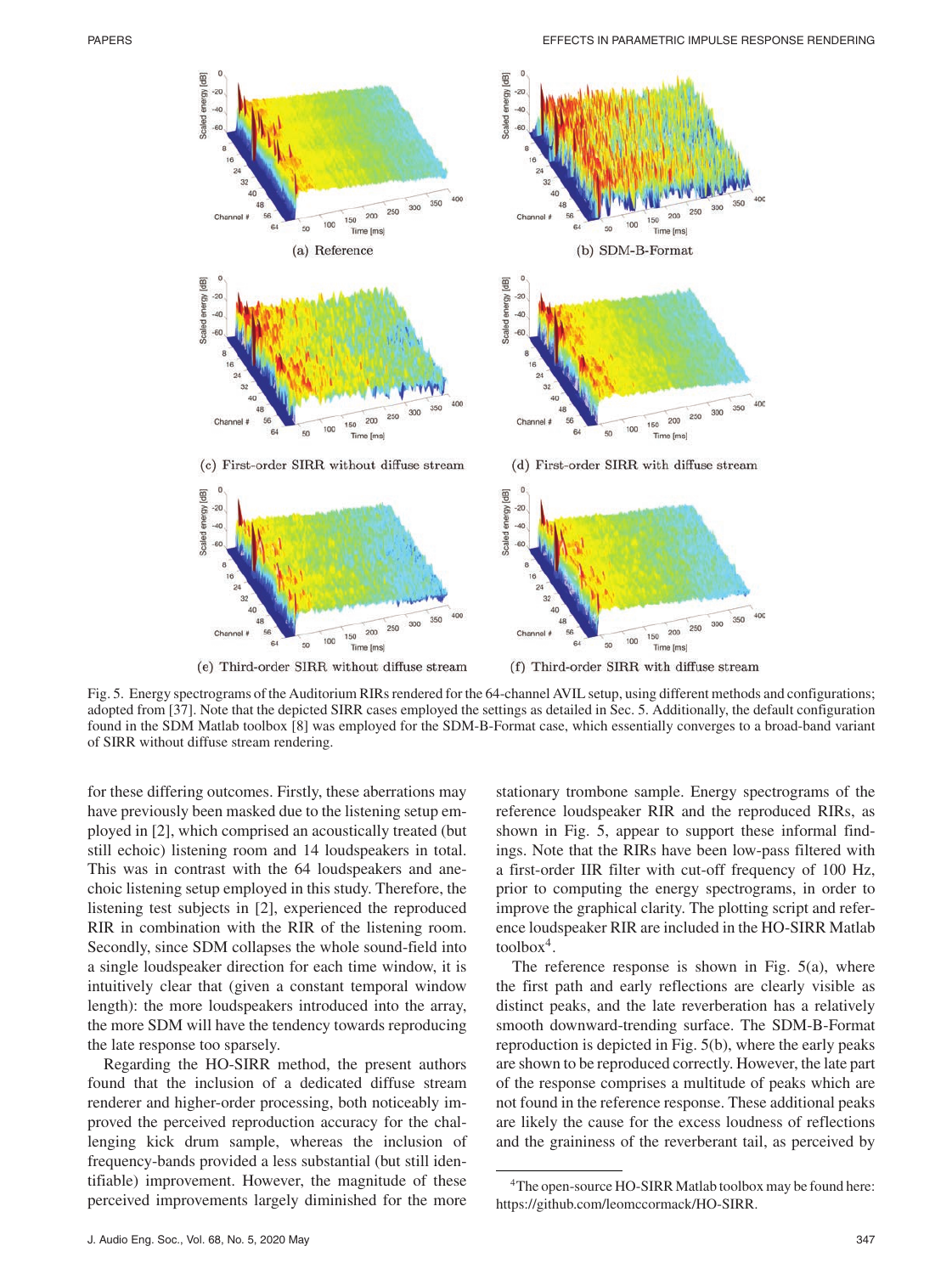| Table 1. Test configurations. Test 1 studied the effect of frequency resolution and diffuse stream rendering, whereas Test 2 |  |  |  |  |  |  |  |
|------------------------------------------------------------------------------------------------------------------------------|--|--|--|--|--|--|--|
| investigated the effect of spherical harmonic input order.                                                                   |  |  |  |  |  |  |  |

|        | Stimuli                         | Rooms                            | Conditions                                                                                                                                 |  |
|--------|---------------------------------|----------------------------------|--------------------------------------------------------------------------------------------------------------------------------------------|--|
| Test 1 | Kick drum<br>Trombone           | Auditorium                       | SDM B-Format o1<br>SIRR BB NoDiff o1<br>SIRR 6-ERB NoDiff o1<br>SIRR 128-bins NoDiff o1<br>SIRR BB o1<br>SIRR 6-ERB o1<br>SIRR 128-bins o1 |  |
| Test 2 | Kick drum<br>Trombone<br>Speech | Auditorium<br>Vienna Musikverein | Ambisonics of<br>Ambisonics o3<br>Ambisonics o5<br>SIRR 128-bins of<br>$HO-SIRR$ 128-bins $o3$<br>HO-SIRR 128-bins o5                      |  |

the present authors. This would also appear to indicate that the primary SDM assumption (that the whole sound-field should be collapsed into a single direction at each time window) may become increasingly unrealistic as the density of reflections increases. Interestingly, when the analysis of the response is conducted in frequency bands without a dedicated diffuse stream, as depicted in Fig. 5(c), the response is slightly less sporadic. However, the late response is still more turbulent than it appears in the reference. The inclusion of a dedicated diffuse stream appears to render the surface of the late response in a smoother manner, as seen in Fig. 5(d). In the third-order cases, Fig. 5(e) and Fig. 5(f), the energy spectrograms become visibly more similar to the reference case, suggesting that the rendering performance is indeed improved with higher-order analysis and synthesis.

Note, however, that these figures and informal discussions are provided only to give an impression of the differences of various rendering methods and configurations. The perceptual consequences of these visible differences are investigated with formal listening tests in the following section.

#### **5 FORMAL LISTENING TESTS**

In order to further investigate the perceptual effects identified during informal listening of SDM-B-Format and the different rendering configurations of HO-SIRR (as described in Sec. 4), formal listening tests were conducted in the DTU AVIL listening room. A total of eight selfreported normal hearing male listeners participated, all of whom were naïve as to the hypothesis of the study. All listeners were experienced in spatial audio evaluation, and are employees within the Hearing Systems group at DTU.

#### **5.1 Listening Test Interface**

A multiple-stimulus listening test was designed, where the subject sat in the centre of the AVIL loudspeaker array. The HULTI-GEN MaxMSP project<sup>5</sup> by Gribben and Lee [51], was employed as the test user interface, and a touchscreen display was used to control the interface from the listening position. The listener was able to compare the reference to the reproductions and rate the similarity of their reproduction using a slider, which depicted the verbal anchors of the ITU scale: "bad", "poor", "fair", "good", and "excellent." The integer numerical values of the slider were 0–20, 21–40, 41–60, 61–80, and 81–100, respectively. Each listener was given an obligatory 10–15 minutes of training to familiarize themselves with the stimuli and to ensure they were comfortable interacting with the touch-display. Each trial was repeated once per stimulus (a total of two presentations per stimulus), and the presentation order of the trials was randomized. The listeners were encouraged to take short pauses when needed to avoid fatigue and were permitted to move their head while listening. The typical duration for the test (including training) was one hour.

## **5.2 Tested Effects**

The listening test was divided into two parts. The first part investigated the effect of **frequency-resolution** and **dedicated diffuse stream rendering**. Here, the default configuration of the SDM-B-Format method, from the SDM Matlab toolbox [8], was employed as one of the test configurations, which uses first-order input (*o1*) and is labelled henceforth as *SDM-B-Format o1*. Note that the default SDM-B-Format configuration (at the time of writing) employed a temporal Hann window of length 0.3 ms (15 samples at 48 kHz) with 99% window overlap; quantized the pressure signal to the nearest loudspeaker; and had the adaptive post-equalization feature enabled (as described in [35]). The remaining test configurations were of first-order SIRR using the HO-SIRR Matlab toolbox, developed by the present authors. Note that (at the time of writing) the default settings comprised firstorder analysis/synthesis with 50% overlapping temporal windows of length  $5.3 \text{ ms}$  (256 samples at 48 kHz). In addition, VBAP [33] was employed as the panning method and the dedicated diffuse-stream rendering feature was enabled. The diffuse stream was decorrelated by convolving each channel with exponentially decaying independent Gaussian noise sequences, with the following decay rates

<sup>&</sup>lt;sup>5</sup>The test interface is freely available from here: https://research.hud.ac.uk/institutes-centres/apl/resources/.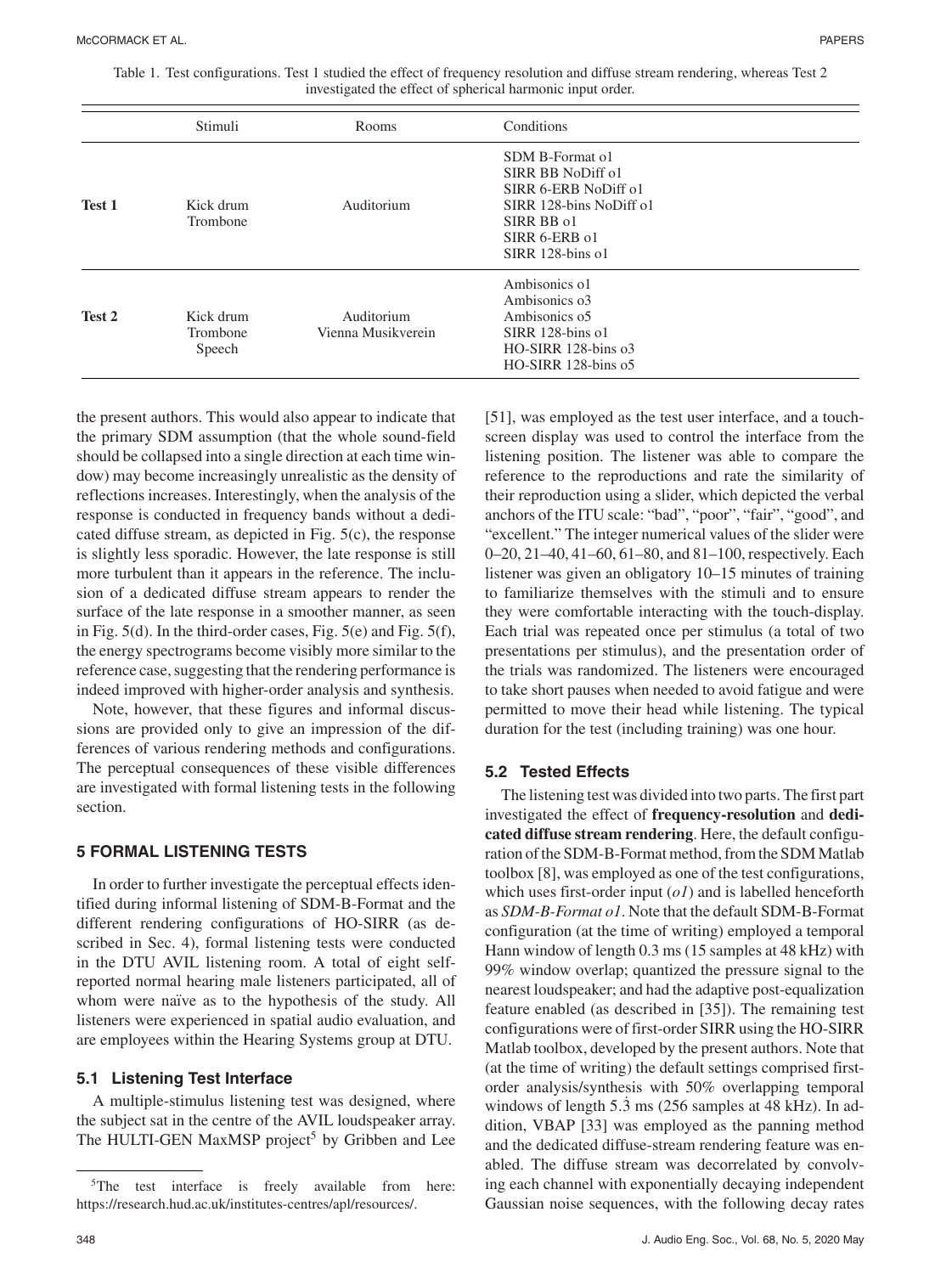

Fig. 6. The means and 95% confidence intervals of the results for the first listening test, which simultaneously investigated the perceptual differences of frequency-resolution and dedicated diffuse stream rendering.

per octave band (125 Hz to 4 kHz): [70, 70, 60, 40, 20, 10] ms. These decorrelation sequences were also equalized based on their minimum-phase representation, in order to make them spectrally flat, as described in [52]. The diffuseness parameter was computed based on an active-intensity vector averaged across frequency bins  $\in$  (0, 3 kHz) and over time, using a one-pole averaging filter with a coefficient value of 0.975. The first peak in the input spatial RIR was also isolated and panned using a broad-band DoA estimate. Note that the toolbox employs the reformulated diffuse stream rendering approach, Eqs. (9) and (10), rather than the legacy diffuse rendering of Eq. (6).

This default HO-SIRR toolbox configuration was then kept constant for all of the SIRR cases for the first listening test, with two exceptions. Firstly, three different frequency resolutions were attained by appropriately averaging the intensity vector across the 128 (usable) frequency bins. This was done to keep the temporal resolution constant, while obtaining the following frequency resolution options: broad-band (*BB*), six Equivalent Rectangular Bandwidth (ERB) bands (*6-ERB*), and the full 128 uniformly spaced bins (*128-bins*). Secondly, the diffuse stream was disabled (*NoDiff*) for one combination of the three different frequency resolutions, and was enabled for the other combination of the three frequency resolutions. Therefore, there were seven test conditions in total (not including the reference). Furthermore, in this first test, stimuli "kick drum" and "trombone" were used in conjunction with the simulated "auditorium" room.

The third effect of interest in this study was the influence of **spherical harmonic input order** on the perceived accuracy of the reproduction. This was studied in part two of the listening test. Here, the HO-SIRR toolbox was configured with default settings (as before), except that the spherical harmonic input order was set to either first (*o1*), third (*o3*), or fifth (*o5*) order. Since HO-SIRR is currently the only parametric rendering method for spatial RIRs which supports higher-order input, the nonparametric *Ambisonics* method was included for comparison using the same input orders. Note that the mode-matching ambisonic decoder (MMD), as defined in Sec. 2.1, was utilized for this task. This decoder was also the ambisonic decoder used for the diffuse-stream rendering in the HO-SIRR toolbox. In total, this second test comprised six conditions. Furthermore, three stimuli ("kick drum," "trombone," and "speech") were used in conjunction with two room simulations: "auditorium" and "Vienna Musikverein." Note that the full listening test configurations are summarized in Table 1.

The subjects were then instructed, for both listening test parts, to rate the test cases based on how accurately they reproduced the reference case, particularly in regard to localization accuracy, envelopment, and timbre. However, it was also emphasized that other attributes of the reproduced stimuli may also be included in their judgement as they saw fit.

#### **6 RESULTS AND DISCUSSION**

The results for part 1 of the formal listening test, which investigated the perceived differences of **frequency resolution** and **dedicated diffuse rendering**, are presented in Fig. 6. When observing the results of using the kick drum sample in conjunction with the Auditorium model, it would appear that increasing the frequency-resolution yields little to no benefit. This is in contrast with the informal listening observations made by the present authors. However, the inclusion of dedicated diffuse-stream rendering indicates a substantial perceptual benefit. Therefore, it is possible that the perceived differences of changing the frequency resolution were overshadowed by the benefits of including the dedicated diffuse-stream rendering. When employing the trombone sample, which is a comparatively more stationary sound source, with the same room model, there appears to be little difference between both frequency resolution and dedicated diffuse-rendering. However, the SDM-B-Format test case, which should have some parity with the *SIRR BB NoDiff o1* case, was found to score much lower. There are four main differences between these two test cases: the temporal resolution (15 samples versus 256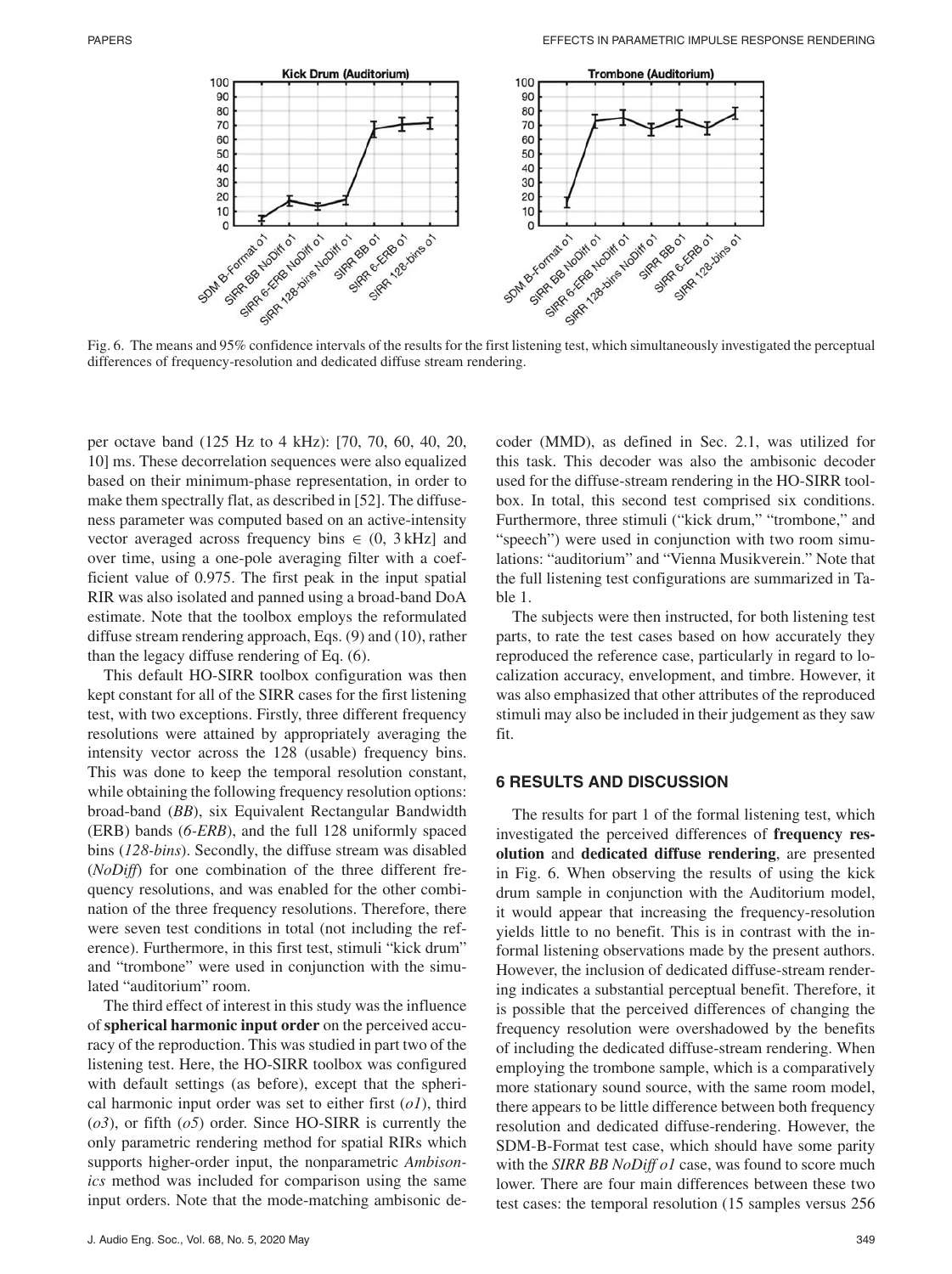

Fig. 7. The means and 95% confidence intervals of the results for the second listening test, which investigated the perceptual differences of spherical harmonic input order.

samples window length, at 48 kHz); window overlap (99% versus 50%); quantizing to the nearest loudspeaker rather than employing VBAP; and SDM-B-Format employs additional adaptive post-equalization [35]. It is not fully clear which of these attributes (or combination of these attributes) is responsible for the poor performance found in this study, although it is likely that the short temporal windowing and spatial quantization (instead of smooth panning functions) could contribute to a less smooth time-varying distribution of energy in the output. Furthermore, strong perceptual degradations compared to reference scenarios have previously been reported in [53], where the author cited the over simplification of the model and the heavy reliance on postequalization as the root causes for the poor performance of SDM. However, it should also be noted that a recent binaural study [54] found that SDM formulated in the space domain (as originally intended [2]) can yield better performance than SDM formulated in the SHD.

The results for part two of the formal listening test, which investigated the perceptual effects of increasing the **spherical input order**, are depicted in Fig. 7. For the Auditorium room with the kick drum and speech stimuli, there appears to be a clear improvement in the perceived reproduction accuracy (for both methods) with increasing input order. When comparing the scores of Ambisonics alongside those of HO-SIRR, it would appear that the parametric processing substantially improves the perceived reproduction accuracy with first and third order input. With fifth order input, Ambisonics attained a slightly higher score for the kick drum sample, but fared worse with the speech sample; suggesting that there are some diminishing returns when employing HO-SIRR at very higher orders and with more transient input sources. However, since most commercially available microphone arrays are unable to capture these fifth-order components, the large improvements at firstand third-order (which represent more realistic input resolutions) are perhaps of greater practical significance. For the trombone case, the differences between input orders for the HO-SIRR method was minimal, as all three were largely indistinguishable from the fifth-order Ambisonics test case. Therefore, the performance improvement of higher-order processing appears to be largely negated when employing more stationary input samples. This also concurs with the informal observations detailed in Sec. 4.

When observing the results for the Vienna hall, the benefit of increasing the input order is less clear, but still present when employing the problematic kick drum sample. However, the benefits of employing parametric rendering, rather than linear Ambisonic decoding, appear to diminish above third-order input. One possible reason for this is that the default averaging coefficients and temporal window length in the HO-SIRR toolbox (at the time of writing), were selected through informal listening of the Auditorium room case. Therefore, it is possible that tailoring these parameters for the Vienna hall could yield results more in line with those of the Auditorium case. Therefore, further development of the HO-SIRR toolbox is a topic of future work. A future study could also comprise perceptual tests involving more rooms and test configurations, and investigating the binaural reproduction performance of the method. As a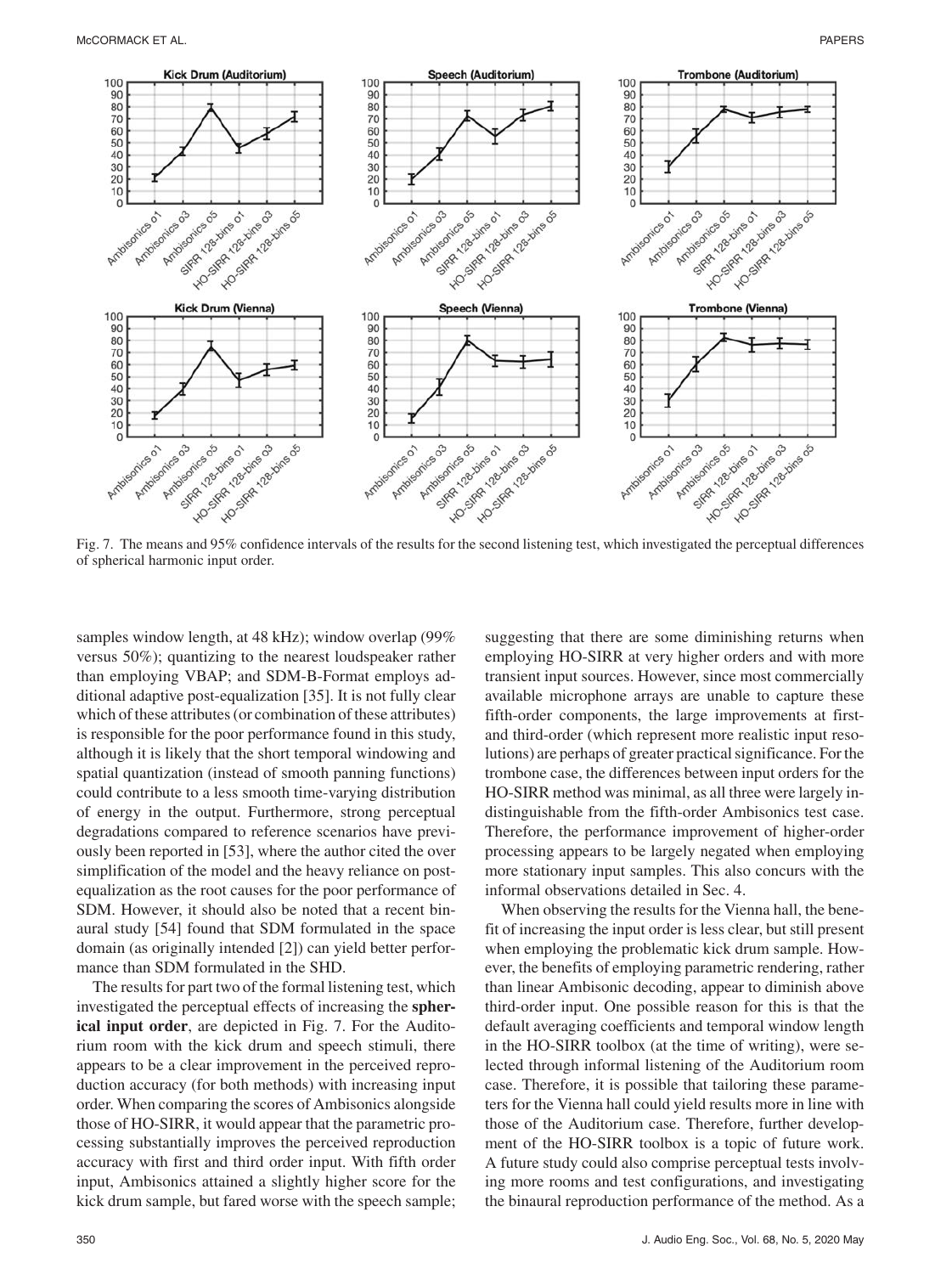final remark, while only eight subjects participated in the listening tests, it should be highlighted that each test configuration was repeated twice and that the confidence intervals are quite narrow, which suggests high reproducibility of the presented results.

## **7 CONCLUSIONS**

This study investigated the perceptual effects of different design choices when parametrically rendering loudspeaker room impulse responses (RIRs), using spherical harmonic RIRs as input. More specifically, a listening setup comprising 64 loudspeakers in an anechoic chamber was employed to assess the perceptual effects of the following three aspects: frequency-resolution, dedicated diffuse stream rendering, and the input spherical harmonic order. The evaluation of these three different design choices was conducted through two formal listening tests.

The first listening test simultaneously investigated the perceptual effects of frequency-resolution and dedicated diffuse stream rendering. Here, renders using different configurations of the first-order Spatial Impulse Response Rendering (SIRR) method, and the spherical harmonic variant of the Spatial Decomposition Method (SDM), were compared against reference scenarios. The first-order SIRR configurations under test comprised three different frequency-resolutions, which had the dedicated diffuse stream rendering feature either enabled or disabled. The results indicate that by enabling this dedicated diffuse stream rendering feature, the perceived accuracy of the reproduction is substantially improved. On the other hand, increasing the frequency-resolution employed during rendering appears to yield little to no benefit. However, it is possible that the perceived differences between frequencyresolutions were overshadowed by the benefits of dedicated diffuse stream rendering. Indeed, through informal listening, the present authors were able to identify minor improvements with increasing frequency-resolution. Therefore, future work could entail a formal investigation into these perceptual differences via a dedicated listening test. Furthermore, the spherical harmonic variant of SDM was found to perform worse than all tested configurations of first-order SIRR.

A higher-order formulation of the SIRR method (HO-SIRR) was also introduced in this article. This new formulation is intended to improve upon the spatial accuracy of the original first-order method, by employing higher-order input to first segregate the sound-field into multiple sectors. The analysis and synthesis stages are then conducted for each sector individually, which allows it to more reliably reproduce multiple simultaneous reflections. The diffuse stream is also conducted in a manner that may more faithfully reproduce anisotropic diffuse-fields. Therefore, the second listening test investigated the perceptual effects of the third rendering configuration of interest: the spherical harmonic input order. For this test, first, third, and fifth-order renderings of HO-SIRR were compared alongside mode-matching Ambisonic decoding of the same input orders. The results indicate that (in the majority of cases), the reproduced responses more closely resembled the reference with increasing input order for both methods. However, more importantly, the benefits of the HO-SIRR parametric rendering is clearly demonstrated for both first and third order input and, to a lesser extent, also with fifth order input; especially when employing problematic transient stimuli.

## **8 ACKNOWLEDGMENT**

This research has received funding from the Aalto University Doctoral School of Electrical Engineering and the Academy of Finland project no. 317341.

## **9 REFERENCES**

[1] B. Rafaely. *Fundamentals of Spherical Array Processing*, vol. 8 (Springer, Berlin, Germany, 2015).

[2] S. Tervo, J. Pätynen, A. Kuusinen, and T. Lokki "Spatial Decomposition Method for Room Impulse Responses," *J. Audio Eng. Soc.*, vol. 61, no. 1/2, pp. 17–28 (2013 Mar.).

[3] J. Merimaa and V. Pulkki "Spatial Impulse Response Rendering I: Analysis and Synthesis,". *J. Audio Eng. Soc.*, vol. 53, no. 12, pp. 1115–1127 (2005 Dec.).

[4] V. Pulkki and J. Merimaa, "Spatial Impulse Response Rendering II: Reproduction of Diffuse Sound and Listening Tests," *J. Audio Eng. Soc.*, vol. 54, no. 1/2, pp. 3–20 (2006 Feb.).

[5] A. Wabnitz, N. Epain, A. McEwan, and C. Jin, "Upscaling Ambisonic Sound Scenes Using Compressed Sensing Techniques," *Proc. 2011 IEEE Workshop on Applications of Signal Processing to Audio and Acoustics (WAS-PAA)*, pp. 1–4 (2011 Oct.).

[6] A. Politis, J. Vilkamo, and V. Pulkki, "Sector-Based Parametric Sound Field Reproduction in the Spherical Harmonic Domain, *IEEE Journal of Selected Topics in Signal Processing*, vol. 9, no. 5, pp. 852–866 (2015 Aug.).

[7] A. Politis, S. Tervo, and V. Pulkki "Compass: Coding and Multidirectional Parameterization of Ambisonic Sound Scenes," *Proc. 2018 IEEE International Conference on Acoustics, Speech and Signal Processing (ICASSP)*, pp. 6802–6806 (2018 Apr.).

[8] SDM Matlab Toolbox, https://se.mathworks.com/ matlabcentral/fileexchange/56663-sdm-toolbox (accessed 2019-05-09).

[9] V. Valimaki, J. D. Parker, L. Savioja, J. O. Smith, and J. S. Abel "Fifty Years of Artificial Reverberation," *IEEE Transactions on Audio, Speech, and Language Processing*, vol. 20, no. 5, pp. 1421–1448 (2012 Jul.).

[10] J. Blauert. *Spatial Hearing: The Psychophysics of Human Sound Localization* (MIT Press, Cambridge, Massachusetts, 1997).

[11] O. Santala and V. Pulkki "Directional Perception of Distributed Sound Sources," *The Journal of the Acoustical Society of America*, vol. 129, no. 3, pp. 1522–1530 (2011 Mar.).

[12] D. Romblom, C. Guastavino, and P. Depalle "Perceptual Thresholds for Non-Ideal Diffuse Field Reverber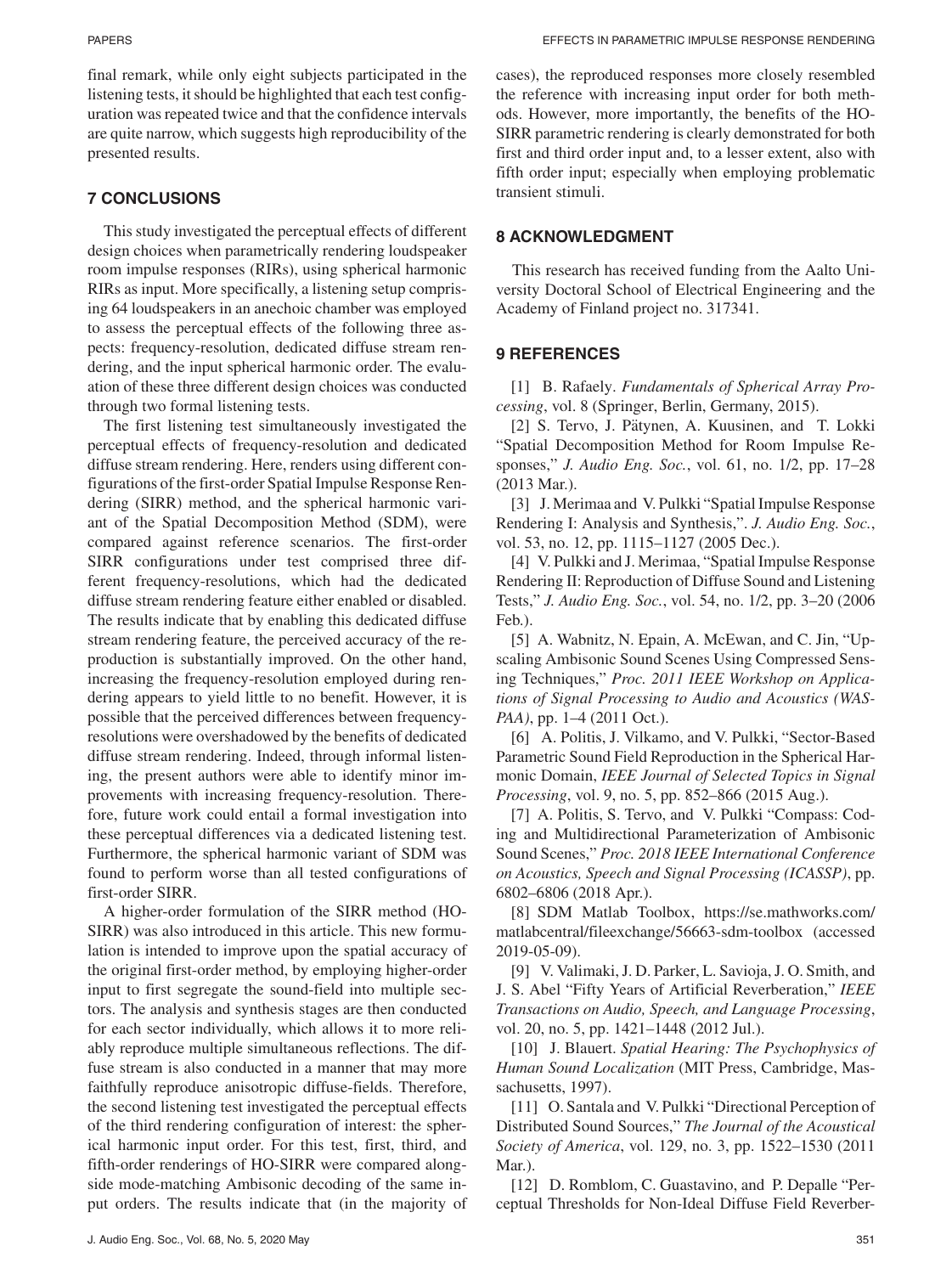ation," *The Journal of the Acoustical Society of America*, vol. 140, no. 5, pp. 3908–3916 (2016 Nov.).

[13] M. A. Gerzon "Periphony: With-Height Sound Reproduction," *J. Audio Eng. Soc.*, vol. 21 no. 1, pp. 2–10 (1973 Feb.).

[14] A. Solvang "Spectral Impairment of Two-Dimensional Higher Order Ambisonics," *J. Audio Eng. Soc.*, vol. 56, no. 4, pp. 267–279 (2008 Apr.).

[15] A. Avni, J. Ahrens, M. Geier, S. Spors, H. Wierstorf, and B. Rafaely "Spatial Perception of Sound Fields Recorded by Spherical Microphone Arrays With Varying Spatial Resolution," *The Journal of the Acoustical Society of America*, vol. 133, no. 5, pp. 2711–2721 (2013 May).

[16] L. Yang and X. Bosun "Subjective Evaluation on the Timbre of Horizontal Ambisonics Reproduction," *Proc. 2014 International Conference on Audio, Language and Image Processing (ICALIP)*, pp. 11–15 (2014 Jul.).

[17] P. Stitt, S. Bertet, and M. van Walstijn "Off-Centre Localisation Performance of Ambisonics and HOA for Large and Small Loudspeaker Array Radii," *Acta Acustica united with Acustica*, vol. 100, no. 5, pp. 937–944 (2014 Oct.).

[18] O. Santala, H. Vertanen, J. Pekonen, J. Oksanen, and V. Pulkki, "Effect of Listening Room on Audio Quality in Ambisonics Reproduction," presented at the *126th Convention of the Audio Engineering Society* (2009 May), convention paper 7664.

[19] S. Braun and M. Frank "Localization of 3D Ambisonic Recordings and Ambisonic Virtual Sources," presented at the *1st International Conference on Spatial Audio,(Detmold)* (2011 Nov.).

[20] S. Bertet, J. Daniel, E. Parizet, and O. Warusfel "Investigation on Localisation Accuracy for First and Higher Order Ambisonics Reproduced Sound Sources," *Acta Acustica united with Acustica*, vol. 99, no. 4, pp. 642–657 (2013 Jul.).

[21] F. Menzer, C. Faller, and H. Lissek "Obtaining Binaural Room Impulse Responses From B-Format Impulse Responses Using Frequency-Dependent Coherence Matching," *IEEE Transactions on Audio, Speech, and Language Processing*, vol. 19, no. 2, pp. 396–405 (2011 Feb.).

[22] M. Frank and F. Zotter, "Spatial Impression and Directional Resolution in the Reproduction of Reverberation," *Fortschritte der Akustik, DAGA* (2016 Mar.).

[23] D. Romblom, P. Depalle, C. Guastavino, and R. King "Diffuse Field Modeling Using Physically-Inspired Decorrelation Filters and B-Format Microphones: Part I Algorithm," *J. Audio Eng. Soc.*, vol. 64, no. 4, pp. 177–193 (2016 Apr.).

[24] P. Coleman, A. Franck, P. Jackson, R. Hughes, L. Remaggi, and F. Melchior "Object-Based Reverberation for Spatial Audio," *J. Audio Eng. Soc.*, vol. 65, no. 1/2, pp. 66–77 (2017 Jan.).

[25] M. Zaunschirm, M. Frank, and F. Zotter, "BRIR Synthesis Using First-Order Microphone Arrays," presented at the *144th Convention of the Audio Engineering Society* (2018 May), convention paper 9944.

[26] J. Ahrens "Auralization of Omnidirectional Room Impulse Responses Based on the Spatial Decomposition Method and Synthetic Spatial Data," *Proc. 2019 IEEE International Conference on Acoustics, Speech and Signal Processing (ICASSP)*, pp. 146–150 (2019 May).

[27] Y. Yamasaki and T. Itow "Measurement of Spatial Information in Sound Fields by Closely Located Four Point Microphone Method," *Journal of the Acoustical Society of Japan (E)*, vol. 10, no. 2, pp. 101–110 (1989 Jan.).

[28] G. Schiffrer and D. Stanzial "Energetic Properties of Acoustic Fields," *The Journal of the Acoustical Society of America*, vol. 96, no. 6, pp. 3645–3653 (1994 Jun.).

[29] D. Stanzial, N. Prodi, and G. Schiffrer "Reactive Acoustic Intensity for General Fields and Energy Polarization," *The Journal of the Acoustical Society of America*, vol. 99, no. 4, pp. 1868–1876 (1996).

[30] M. Karjalainen, J. Merimaa, T. Peltonen, and T. Lokki, "Measurement, Analysis, and Visualization of Directional Room Responses," presented at the *111th Convention of the Audio Engineering Society* (2001 Sep.), convention paper 5449.

[31] F. J. Fahy and V. Salmon "Sound Intensity," *The Journal of the Acoustical Society of America*, vol. 88, no. 4, pp. 2044–2045 (1990).

[32] V. Pulkki "Spatial Sound Reproduction With Directional Audio Coding," *J. Audio Eng. Soc.*, vol. 55, no. 6, pp. 503–516 (2007 Jun.).

[33] V. Pulkki "Virtual Sound Source Positioning Using Vector Base Amplitude Panning," *J. Audio Eng. Soc.*, vol. 45, no. 6, pp. 456–466 (1997 Jun.).

[34] J. Pätynen, S. Tervo, and T. Lokki "Amplitude Panning Decreases Spectral Brightness With Concert Hall Auralizations," presented at the *AES 55th International Conference: Spatial Audio* (2014 Aug.), conference paper P-13.

[35] S. Tervo, J. Pätynen, N. Kaplanis, M. Lydolf, S. Bech, and T. Lokki "Spatial Analysis and Synthesis of Car Audio System and Car Cabin Acoustics With a Compact Microphone Array," *J. Audio Eng. Soc.*, vol. 63, no. 11, pp. 914–925 (2015 Nov.).

[36] S. Moreau, J. Daniel, and S. Bertet, "3D Sound Field Recording With Higher Order Ambisonics– Objective Measurements and Validation of Spherical Microphone," presented at the *120th Convention of the Audio Engineering Society* (2006 May), convention paper 6857.

[37] L. McCormack, A. Politis, O. Scheuregger, and V. Pulkki "Higher-Order Processing of Spatial Impulse Responses," presented at the *23rd International Congress on Acoustics (ICA)* (2019).

[38] A. Politis, L. McCormack, and V. Pulkki, "Enhancement of Ambisonic Binaural Reproduction Using Directional Audio Coding With Optimal Adaptive Mixing," presented at the *IEEE Workshop on Applications of Signal Processing to Audio and Acoustics* (2017).

[39] L. McCormack, S. Delikaris-Manias, A. Politis, D. Pavlidi, A. Farina, D. Pinardi, and V. Pulkki "Applications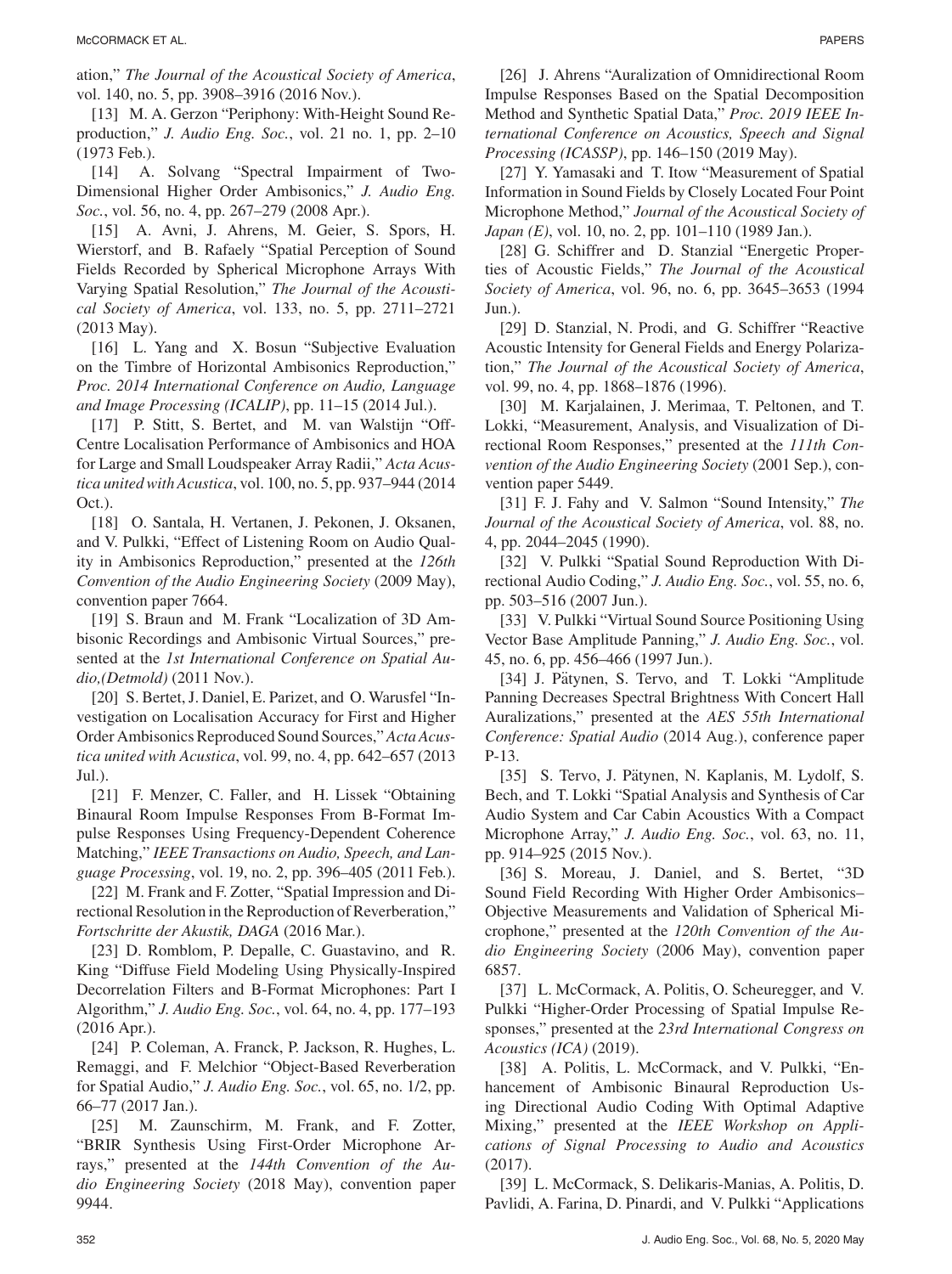of Spatially Localized Active-Intensity Vectors for Sound-Field Visualization," *J. Audio Eng. Soc.*, vol. 67, no. 11, pp. 840–854 (2019 Nov.).

[40] A. Politis and V. Pulkki "Acoustic Intensity, Energy-Density and Diffuseness Estimation in a Directionally-Constrained Region," *arXiv:1609.03409* (2016 Sep.).

[41] F. Zotter, H. Pomberger, and M. Noisternig "Energy-Preserving Ambisonic Decoding," *Acta Acustica united with Acustica*, vol. 98, no. 1, pp. 37–47 (2012 Jan.).

[42] F. Zotter and M. Frank "All-Round Ambisonic Panning and Decoding," *J. Audio Eng. Soc.*, vol. 60, no. 10, pp. 807–820 (2012 Oct.).

[43] R. H. Hardin and N. J. A. Sloane "McLaren's Improved Snub Cube and Other New Spherical Designs in Three Dimensions," *Discrete & Computational Geometry*, vol. 15, no. 4, pp. 429–441 (1996).

[44] H. Hacıhabiboğlu "Theoretical Analysis of Open Spherical Microphone Arrays for Acoustic Intensity Measurements," *IEEE/ACM Transactions on Audio, Speech, and Language Processing*, vol. 22, no. 2, pp. 465–476 (2014 Feb.).

[45] C. L. Christensen *Odeon Version 15.13 Room Acoustics Program: Version 15.13, Industrial, Auditorium and Combined Editions* (Technical University of Denmark, Kongens Lyngby, Denmark, 2003).

[46] B.-I. L. Dalenbäck "Room Acoustic Prediction Based on a Unified Treatment of Diffuse and Specular Reflection," *The Journal of the Acoustical Society of America*, vol. 100, no. 2, pp. 899–909 (1996).

[47] A. Farina and L. Tronchin "3D Sound Characterisation in Theatres Employing Microphone Arrays," *Acta acustica united with Acustica*, vol. 99, no. 1, pp. 118–125 (2013 Jan.).

[48] S. E. Favrot, J. Buchholz, and T. Dau *A Loudspeaker-Based Room Auralization System for Auditory Research* (Technical University of Denmark, Kongens Lyngby, Denmark, 2010).

[49] S. Favrot and J. M. Buchholz, "Validation of a Loudspeaker-Based Room Auralization System Using Speech Intelligibility Measures," presented at the *126th Convention of the Audio Engineering Society* (2009 May), convention paper 7763.

[50] J. Cubick and T. Dau "Validation of a Virtual Sound Environment System for Testing Hearing Aids," *Acta Acustica united with Acustica*, vol. 102, no. 3, pp. 547–557 (2016 May.).

[51] C. Gribben and H. Lee, "Towards the Development of a Universal Listening Test Interface Generator in Max," presented at the *138th Convention of the Audio Engineering Society* (2015 May), convention paper .

[52] M. J. Hawksford and N. Harris "Diffuse Signal Processing and Acoustic Source Characterization for Applications in Synthetic Loudspeaker Arrays," presented at the *112th Convention of the Audio Engineering Society* (2002 Apr.), convention paper 5612.

[53] C. Hold *Spatial Decomposition Method on Non-Uniform Reproduction Layouts, Master's thesis, Institut fur* Kommunikation und Sprache Fachgebiet Audiotechnologie, Technische Universität Berlin (2019).

[54] J. Ahrens "Perceptual Evaluation of Binaural Auralization of Data Obtained From the Spatial Decomposition Method," *Proc. 2019 IEEE Workshop on Applications of Signal Processing to Audio and Acoustics (WASPAA)*, pp. 65–69 (2019 Oct.).